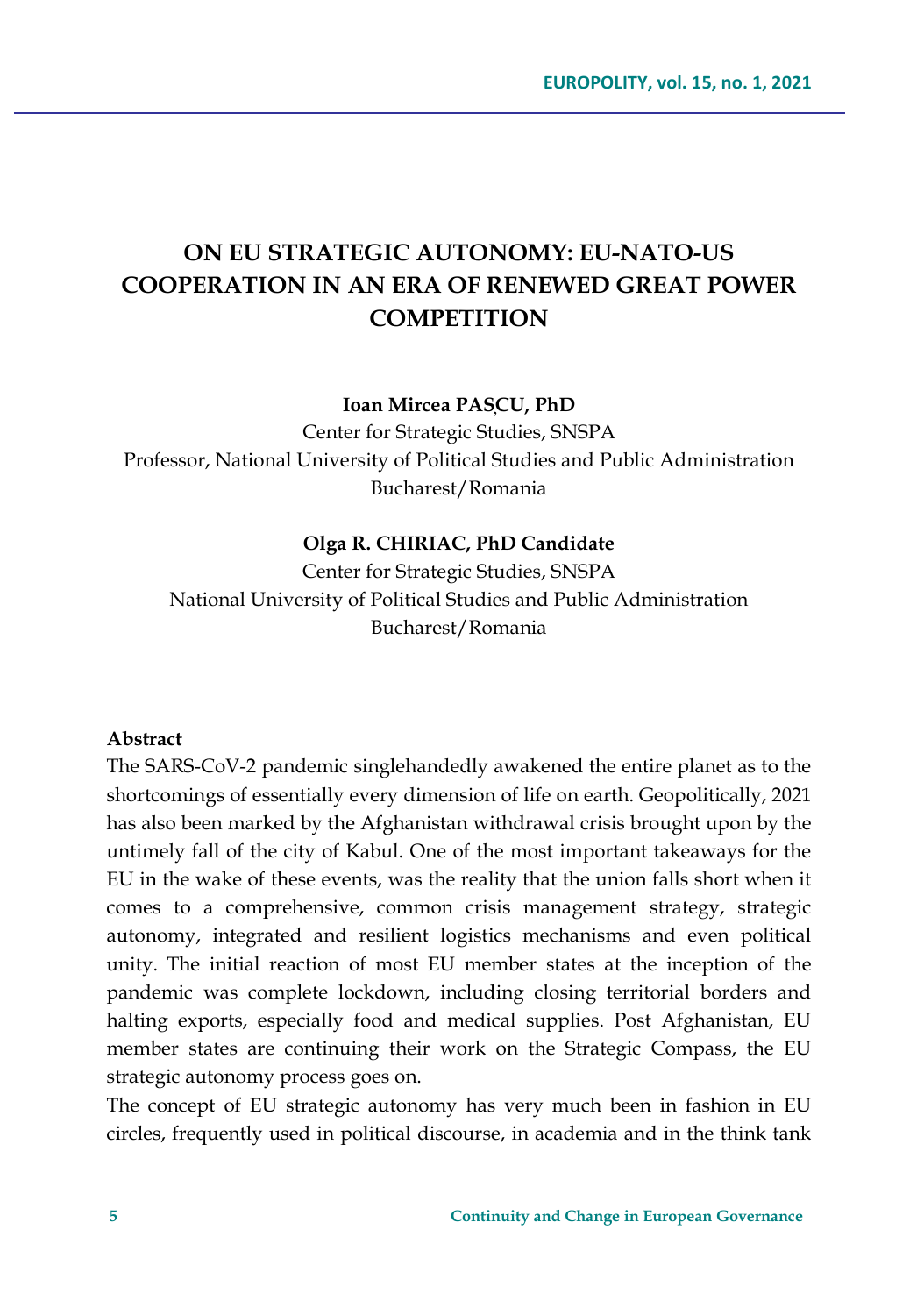world. Reports are written and official declarations made, but is Europe really ready for strategic autonomy, can EU decision makers construct real consensus in Brussels as to what strategic autonomy means for the union? If there is strategic autonomy, independent from whom and what kind of ramifications would this have for the current security architecture in Europe, especially for NATO. These are questions the present article is looking to analyse. Essentially, what does EU strategic autonomy mean for EU-NATO-US cooperation in an era of renewed great power competition?

#### **Keywords**

EU geopolitics; Great power competition; NATO; NATO-EU Integration; strategic autonomy, strategic compass.

### **1. INTRODUCTION**

European strategic autonomy in the age of renewed great power competition could be molded into a foundational building block of transatlantic defence and security architecture. The US needs and expects its allies to be credible defence partners, capable of providing security for their citizens on their own if necessary. On the other hand, a strong, autonomous EU means a European Union that is powerful in all aspects, not only economically or politically. That being said, strategic autonomy is not a static concept, it transforms in tandem with the threat environment as well as with the geopolitical landscape. In the EU, strategic autonomy started out as a debate about conventional security and defence, but the strategic autonomy process is fluid: defence is not only kinetic and the character of warfare evolved. The current strategic ecosystem needs conventional capabilities that can respond in all traditional domains, as much as it needs to be prepared to respond to digital attacks, attacks on the energy infrastructure, economic warfare and political subversion campaigns meant to destabilize the democratic framework for governance.

The present article takes a closer look at the concept of EU strategic autonomy. Firstly, it argues that the accelerated quest for strategic autonomy is best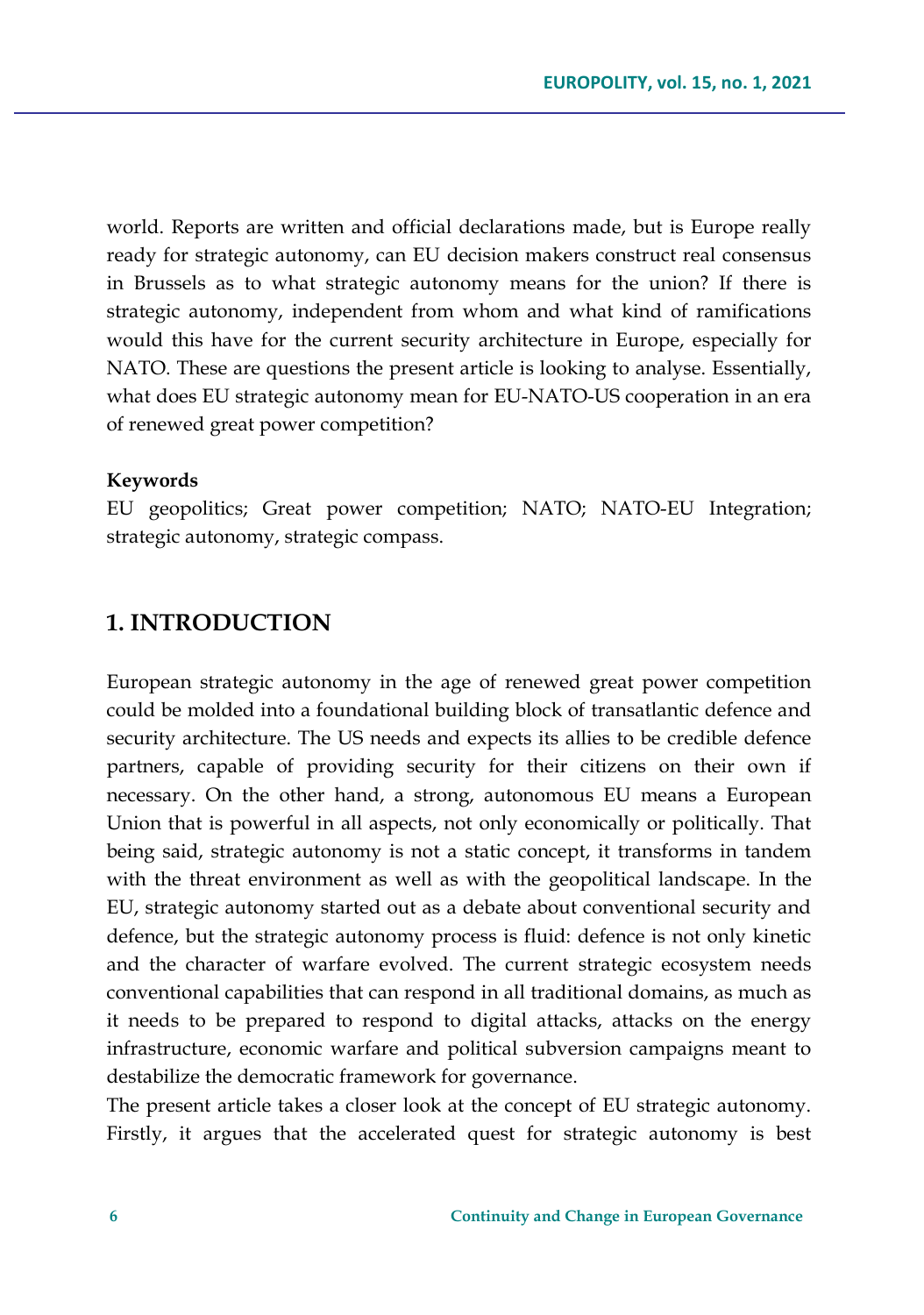explained by the tenants of structural realist theory, mainly, systemic shifts in the global system have prompted EU member states to seek a higher degree of strategic agency. Second, the paper presents a concise evaluation of key events in international relations that have contributed to the birth of the concept. Third, the article identifies key dimensions of EU strategic autonomy. The reasoning behind outlining these particular aspects versus any other is because these are directly correlated to how at global level systemic changes take place: the EU-US relations, nuclear capabilities and deterrence, NATO and the UN Security Council.

The present analysis is rooted in the neorealist paradigm, where nation states remain the main actor and in which states act driven by national interest and ultimately strive to preserve self help capabilities[1](#page-2-0). Because the international system is anarchical and there is no higher authority to protect states, they will ultimately seek to maximize power and capabilities, both military and economic. The EU is not a state, nor is it a federation of states; however, the article will show how pressure produced by the changing international system prompted the union to accelerate its quest for strategic autonomy. The paper focuses on the influence larger member states have in the debate and wether this has positive or negative effects on the strategic autonomy process. From a systemic point, the union's quest for strategic autonomy has started before the 2016 Common Security and Defence Policy (CSDP), however, it is difficult to challenge the fact that the Trump presidency effectively put this quest in overdrive. The paper asserts that this is in essence due to the neorealist belief that state behavior is primarily influenced by the structure of the international system, the EU is accelerating its quest for autonomy due to the current global geo strategic context in which she needs to gain more power so that the union can ultimately

<span id="page-2-0"></span><sup>1</sup> See Mearsheimer John J.2007. "Structural Realism," in Timothy Dunne, Milja Kurki, Steve Smith.International Relations Theories: Discipline and Diversity. Oxford University Press Mearsheimer, John J.2001. The Tragedy of Great Power Politics. New York: W. W. Norton & Company Waltz, Kenneth N. 1979. Theory of International Politics. Mass: Addison-Wesley Publishing Company. Waltz, Kenneth N. 1959. Man, The State, and War: A Theoretical Analysis. Columbia University Press: New York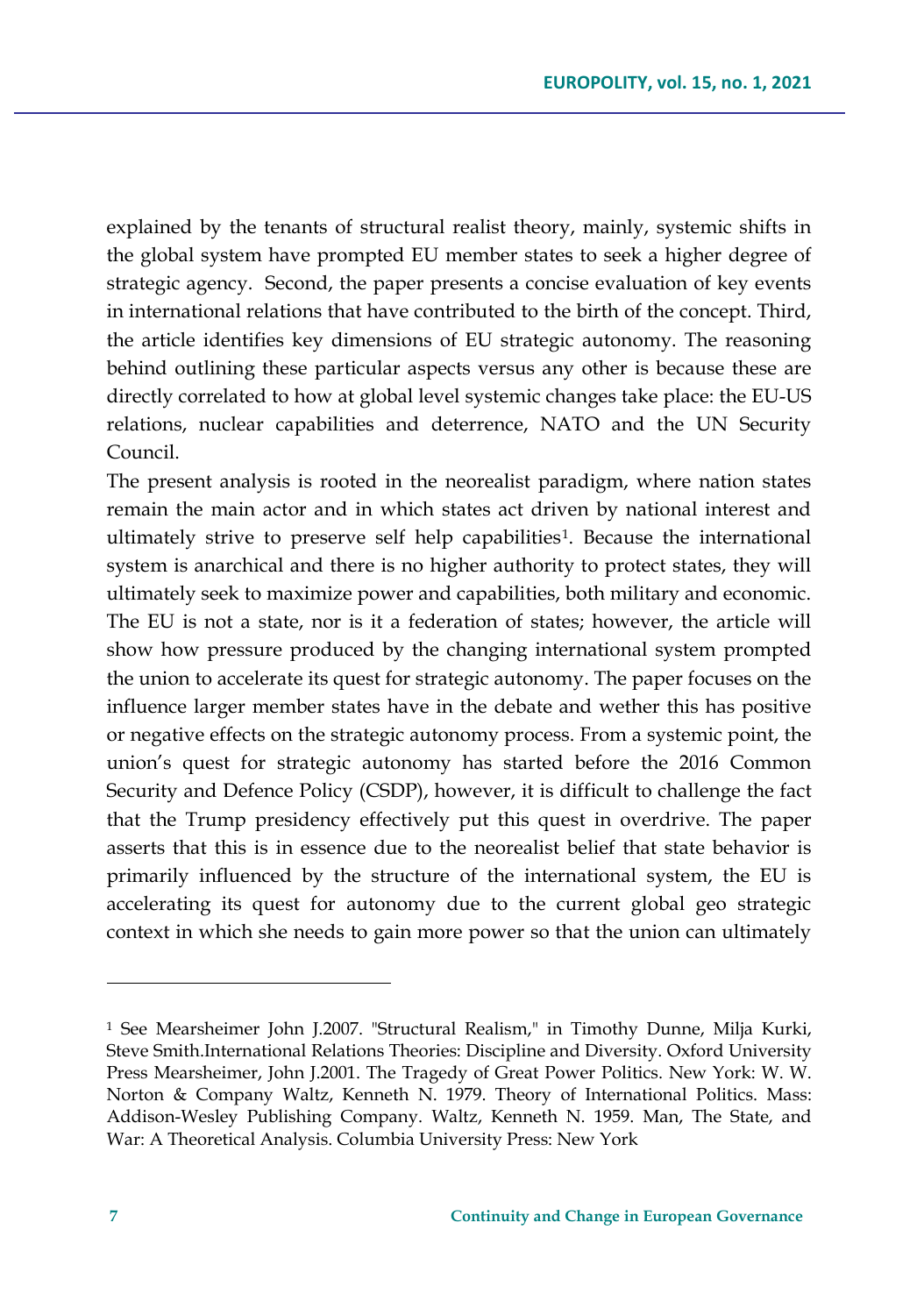survive. Survival in this article means preserving EU values and protecting its interests, as well as defending the rules based order. The EU, the UN, NATO, the rule of law, democracy, human rights, free trade, these are all elements of the international order the EU alongside its allies and partners have a vested interest in preserving. President Trump often questioned NATO, he frequently talked about the dissolution of the alliance. Granted he was not the only state leader who questioned the raison d'être of the alliance, so did for instance French president Emanuel Macron, when he declared NATO essentially braindead, but coming from the White House such declarations cary a different meaning since the entire European security architecture still, over 70 years after the end of WW II, relies on the American guarantee and extended deterrence.

The paper proceeds in several stages: first there is ample time allotted to the semantics of the concept and the narrative around how it is framed in EU institutional discourse. The discussion on the semantics of the concept is followed by an analysis of the different contexts in which it was used and these are tied into the geopolitical greater context of the international system. Once the foundation of the discussion is laid, the second part of the paper conducts an analysis of the concept of EU strategic autonomy. The paper ends with conclusions and a definition extracted from these concussions.

# **2. EU STRATEGIC AUTONOMY: SETTING THE STAGE**

Strategic autonomy is now a buzzword in international relations and it polarizes political discourse in many European capitals. On the other side of the Atlantic, strategic autonomy is also cause for interest, not necessarily concern for Europeans pursing it but for Europeans misunderstanding or willingly avoiding to clearly define the meaning at least from Washington's perspective. Before exploring further, it is important to unpack the concept, the contexts in which it appeared and the narrative(s) that it is supposed to fulfill in the future.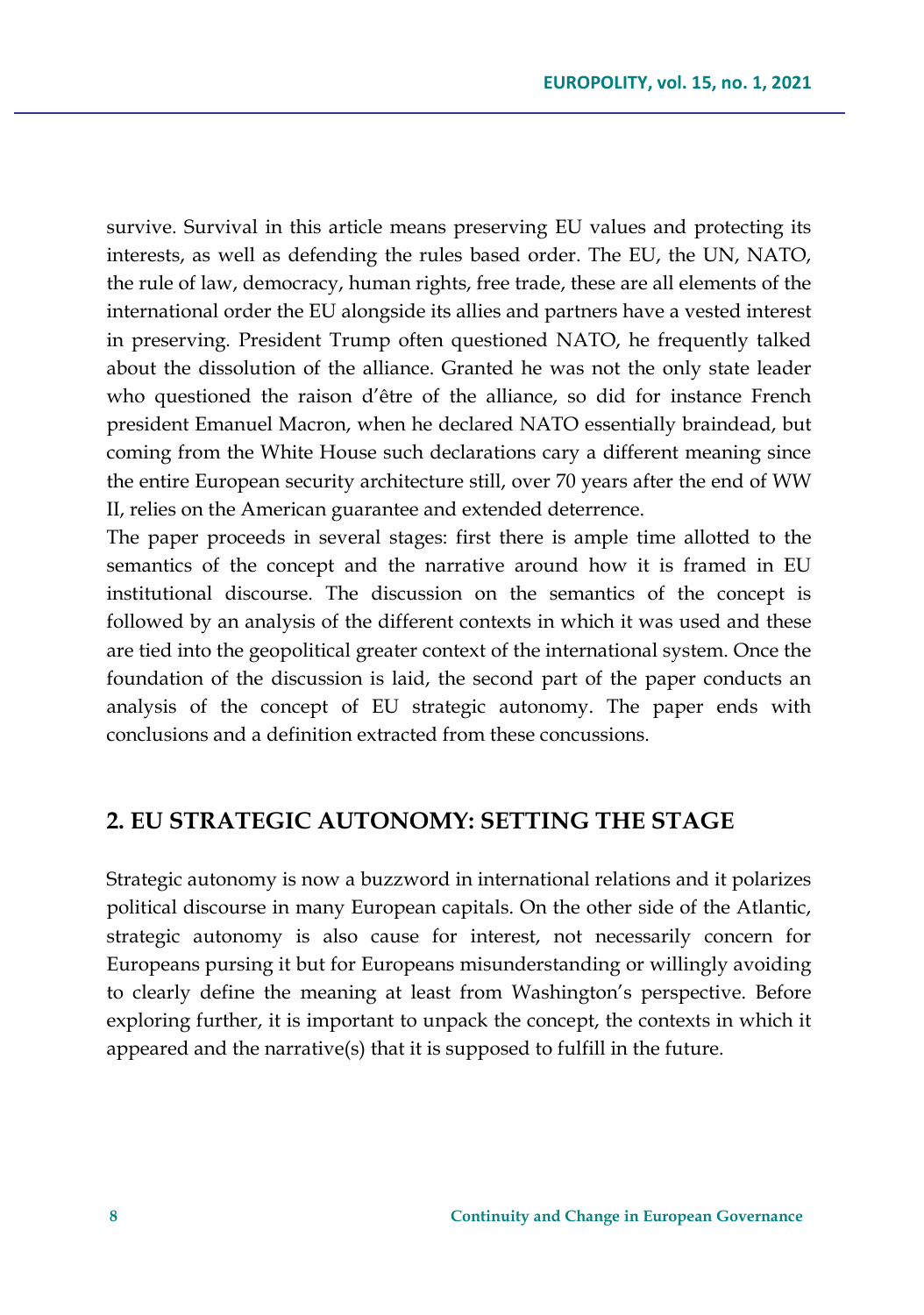#### 2.1. Strategic Autonomy: The Semantics

The conceptualization of EU strategic autonomy is no easy task, moreover, to the complexity of the term itself, one has to add the fragile nature of current European political consensus over what it should embody, especially when it comes to matters of national security and European defence, the institutional discourse if you will. The irony in this not being lost since strategic autonomy was by excellence a security and defence concept, or maybe not so much irony as the essence of the debate. European Council president Charles Michel started his speech last September at the Bruegel think tank by confronting the possible controversy head on: "European strategic autonomy. Or sovereignty? Or power? We all know that concepts and words can take on different connotations depending on the context. Today I'd like to concentrate on the substance behind the words". (Michel 2020) EU strategic autonomy is the mission of this generation, but what is the substance?

In addition to political perspective, there is also the question of emphasis: which should be the nucleus, the strategic side of the concept or the autonomy? How should the two balance out? Furthermore, when we speak of autonomy, the question is from whom? The most likely candidate is the USA, and if that is at the core of the European discussion, how feasible is this autonomy given that we live in a highly interconnected world where dependencies have already been established, especially economic and technological ones. Finally, if it is indeed strategic autonomy from the USA, what kind of mid and long-term effects will it have for the transatlantic security architecture in general and for NATO in particular. Some EU decision makers emphasize, the autonomy element of the concept, and this poses a serious conceptual challenge because strategy can be without autonomy, but not the reverse. We cannot but assert that within the EU, some countries are more powerful than others, at least at the political/decisional level in Brussels, and, therefore, play a leading role in defining the concept for the majority. Under the strain of shifts in the structure of the international system, EU leadership is accepting the reality that they need to speed up the process of building a European defence capable to be a security provider on its own, but the complexity of the union, a conglomerate of sovereign nation states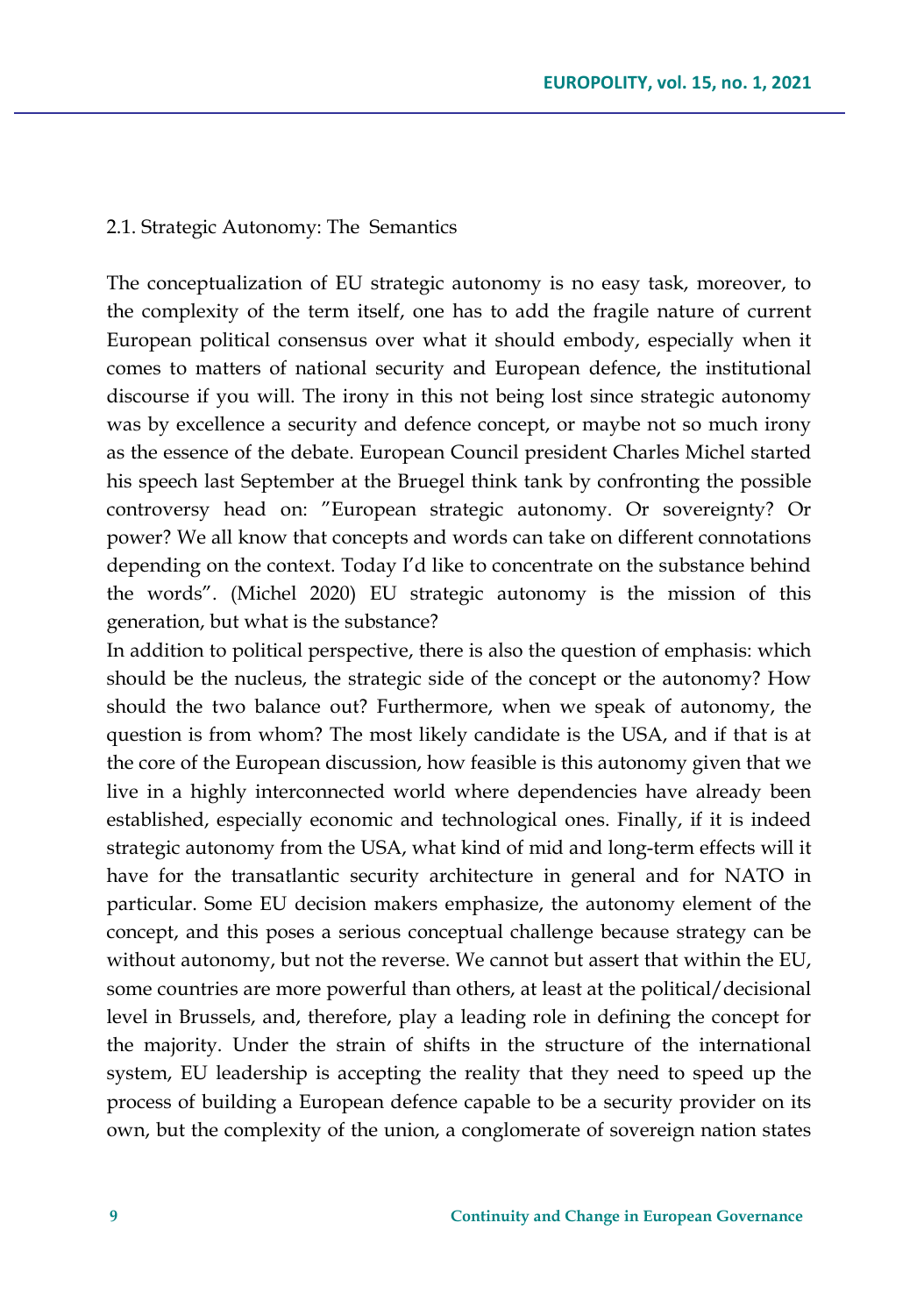poses a significant provocation. The ambiguity in defining the concept is best seen in the different views on strategic autonomy of France and Germany. Whereas France is a big supporter, Germany remains a cautious participant in the process. Naturally, the conclusion can be drawn that the conceptual uncertainty is willingly induced in order to allow the pursuit of more or less national/individual interests. Undoubtably, states like Germany and France will weigh more in the debate and this could very well be one of the weaknesses of the process. The paper is not looking to disseminate the roots of this aspect, but to outline how divergent opinions will impact the EU strategic autonomy debate overall and how different strategic cultures impact the agenda that is being pursued in negotiating the end outcome of EU strategic autonomy. It must be underscored that the way the article understands the influence of strategic cultures is their impact on defining, explicitly or implicitly, the national interest of individual Member States. For instance, as previously mentioned, Germany has a very restrained foreign policy and is in general reluctant to involve itself in armed conflict, however, it feels confident enough to pursue economic projects with strategic competitors like the Russian Federation.

Probably the most important as well as most challenging aspect of EU strategic autonomy is to establish what it actually means, what it is meant to achieve, and how that will take shape concretely, both politically, at the policy level, as well as operationally, in theaters. Another valid question would be: how will EU strategic autonomy be enforced? Key in this will be identifying and focusing on truly European values and interests, not individually driven, national priorities. The European Commission (EUC) rightfully identified this as a weakness in the EU geopolitical stand: "coordinated priority setting is still required to guide cooperation and commitment by Member States" (EUC 2021). Commonality and vision unity are the only way to realistically achieve the goal of an autonomous strategy. Sensible to conclude, however, quite challenging to achieve.

Semantically it is clear: the word "autonomy," according to the Oxford English Dictionary, denotes "self-government," "freedom of action" or "independence." In the EU context, autonomy is interchangeably used with sovereignty. The Stanford Encyclopedia of Philosophy defines sovereignty's core meaning as "supreme authority within a territory… a modern notion of political authority"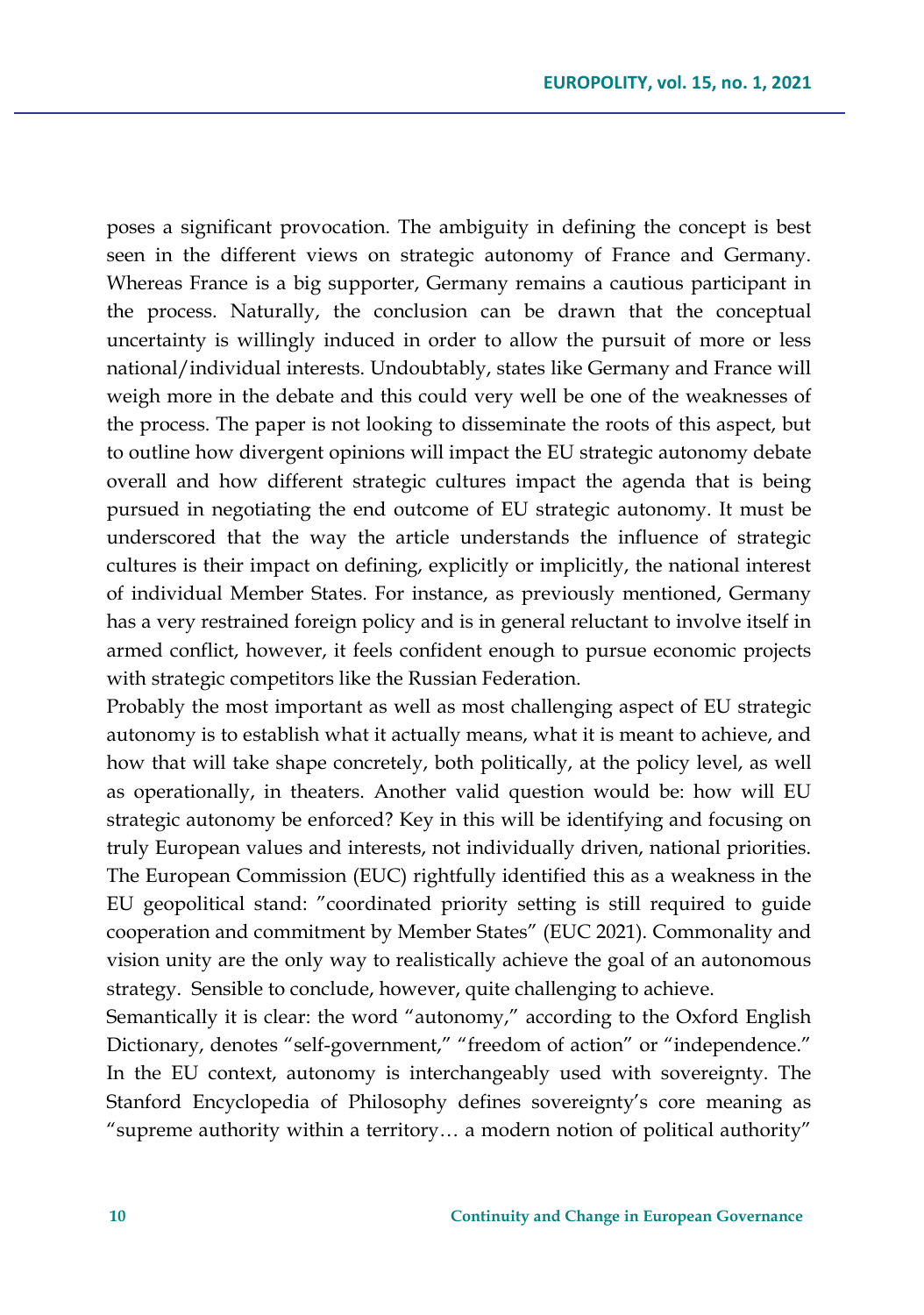(Stanford 2003). The pivotal dimension of strategic autonomy is building consensus around the level of ambition of the EU: mainly, does the EU intend to be an entirely autonomous political entity fully responsible for providing security for its citizens on its own, or will strategic autonomy be limited to the military aspect, or will strategic autonomy be a cross sectoral total strategy? Another really significant dimension is constructing "a combined approach of current and forward-looking analysis" in order to "clarifying Europe's policy options" (EUC 2021). One thing is clear: autonomy is not a synonym for sovereignty. One applies to the way decisions are reached and strategy is built, the other is in essence the core of the nation state.

Strategic autonomy, the idea of a self-sufficient Europe in matters of defence, has been part of EU public discourse for a long time. It goes further back in time than the Lisbon Treaty or the Sant Malo declaration. Strategic autonomy has its origins in the field of security and defence. The EU's Common Security and Defence Policy was launched in the late 90s as an important step in the pursuit of "autonomy". The closest to a clear attempt to a definition is in the November 2016 Council conclusions: "capacity to act autonomously when and where necessary and with partners wherever possible" (Council of the EU 2016). In the 2016 EU Global Strategy (EUGS), agreed upon immediately after the Brexit referendum, strategic autonomy was included and later on defined by the Council of the European Union in the EU Implementation Plan on Security and Defence: strategic autonomy is the EU's ability to act in security and defence together with partners when it can, alone when it must (Council of the EU 2016). This particular moment in EU policy making marks a crossroad, one where the EUGS articulates interests that the document characterizes as vital to all Member States: "the security of EU citizens and territory, prosperity, democracy, and a rules based global order to contain power politics" (Biscop 2016). The EUGS identifies five priorities: the security of the EU itself, the EU neighborhood, crisis management, stable regional orders across the globe; and effective global governance.

Another version of strategic autonomy is presented by Executive Vice President of the Commission Margrethe Vestager as a drive for "open strategic autonomy" understood as a means to have the choice as to what kind of society the EU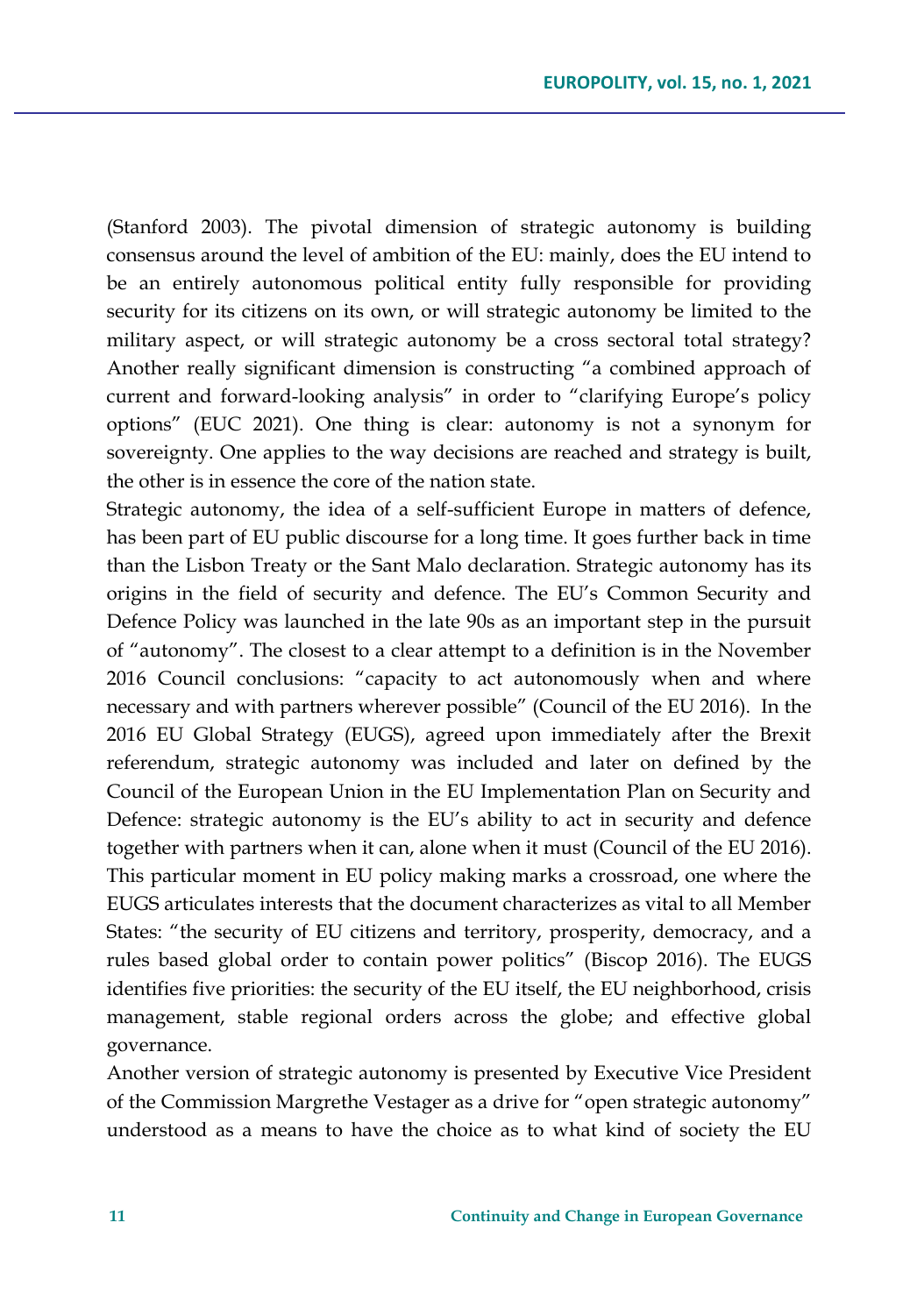wants to shape. Vice President Vestager uses the term open also in reference to the fact that the union has been able to make certain choices because of its prosperity, which in turn is a direct result of openness. This is all true, but it will need underlining that the freedom to choose and the ability to focus on the pursuit of economic prosperity and democracy were in a large part enabled by the American security guarantee. An entirely autonomous grand European strategy would mean full independence in strategic choices so that would in turn require an independent, integrated, capable, credible security and defence apparatus. "Open EU strategic autonomy" gained traction, and reappears in the September 2021 JRC Science for Policy Rep report: "Shaping & securing The EU's Open Strategic Autonomy by 2040 and beyond". The objective of the report according to the publishers is to present "the results of the foresight process carried out" on the future of strategic autonomy.

The construct of "defence sovereignty" also appears in the strategic autonomy language. The challenge is that without narrowing things down to an actionable core, one capable of producing a coherent policy framework, strategic autonomy risks becoming redundant, eventually loosing value.

Another definition comes form the European Parliament: "the ability to act autonomously as well as to choose when, in which area, and if, to act with likeminded partners. The capacity to act autonomously implies both the ability to decide and to implement decisions in an autonomous manner" (EPRS 2020). Ideally, EU strategic autonomy should be "the ability to act, preferably with others, beginning with NATO and the US, but when necessary also alone if Europe's allies and partners do not wish or may not be able to help" (Tocci 2019). Following the August 2021 withdrawal from Afghanistan, in an interview for Le Grand Continent, Council President Charles Michel, referred to "the idea of European strategic autonomy, which aims at strengthening our ability to influence in accordance with our interests and values while also placing emphasis on our ability to act". The word influence appears several times in his interview, drawing a picture of a union looking to advance its interests through soft power rather than of an EU looking to lead with military hard power. Regardless of means, this is a confirmation that the EU has great power aspirations.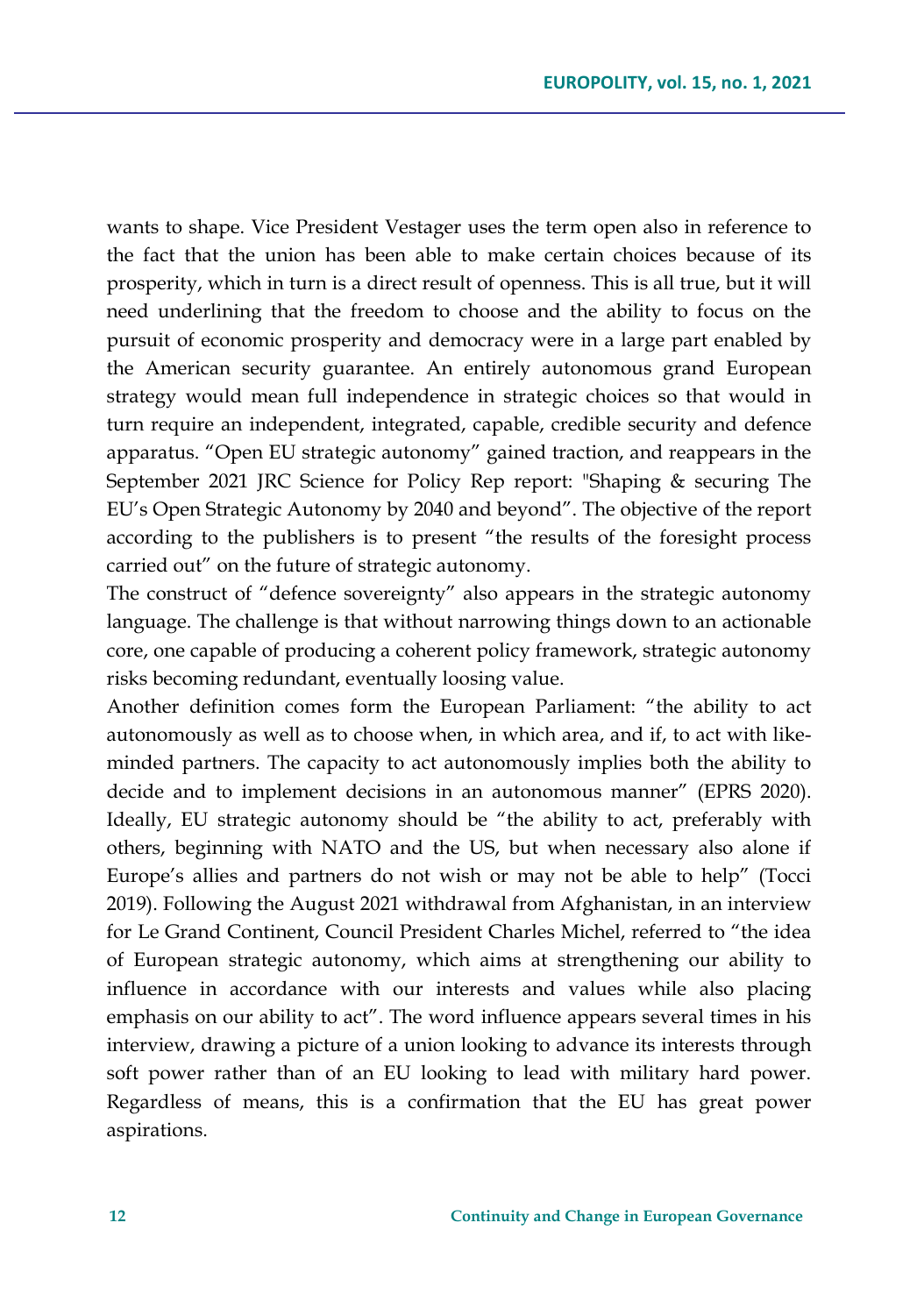The complexity of the EU strategic autonomy process stems in large part from the fact that in spite of being agreed upon EU language at a discourse level, not all member states understand it in the same way or want it to build the same framework for policy. Moreover, not all EU member states agree on what sectors it should be extended to. The Achilles heel of the EU is security and defence because it is very dependent on NATO and the US, therefore, some countries view strategic autonomy as an opportunity to take more solid steps toward an EU defence effort, while others agree with this but simultaneously fear that pursing autonomy would estrange Washington, weaken NATO and inherently weaken European security. The article argues that if managed pragmatically and in the true multilateral spirit of the union, European strategic autonomy will neither weaken NATO, nor estrange the US. In its European Global Strategy (EUGS), the union called for an ultimate goal of "strategic autonomy" and it simultaneously emphasized the need to "deepen" the EU's "partnership" with NATO (European External Action Service 2016). Undoubtably, a strategically autonomous EU would affect NATO both directly as well as indirectly, nevertheless, the execution will determine wether it will be negatively or positively.

Concrete steps were taken towards the goal: an important initial step was made when the concept of a European Defense Union emerged, then a Military Planning and Conduct Capability (MPCC – the new acronym for what used to be called the Operational Headquarters (OHQ); the European Defense Fund was launched, the idea of Battle-Groups was presented and in June 2017 an agreement was reached at the European Council to operationalize PESCO. Unfortunately the Battle Group framework failed to produce concrete outcomes. This is in part due to the overall vague definition of the concept.

#### 2.2 Strategic Autonomy: The Geopolitical Context

The next natural step in conceptualizing EU strategic autonomy is a succinct analysis of the context in which the concept appeared in EU political lexicon. "European strategic autonomy" clearly appears in EU official documents via the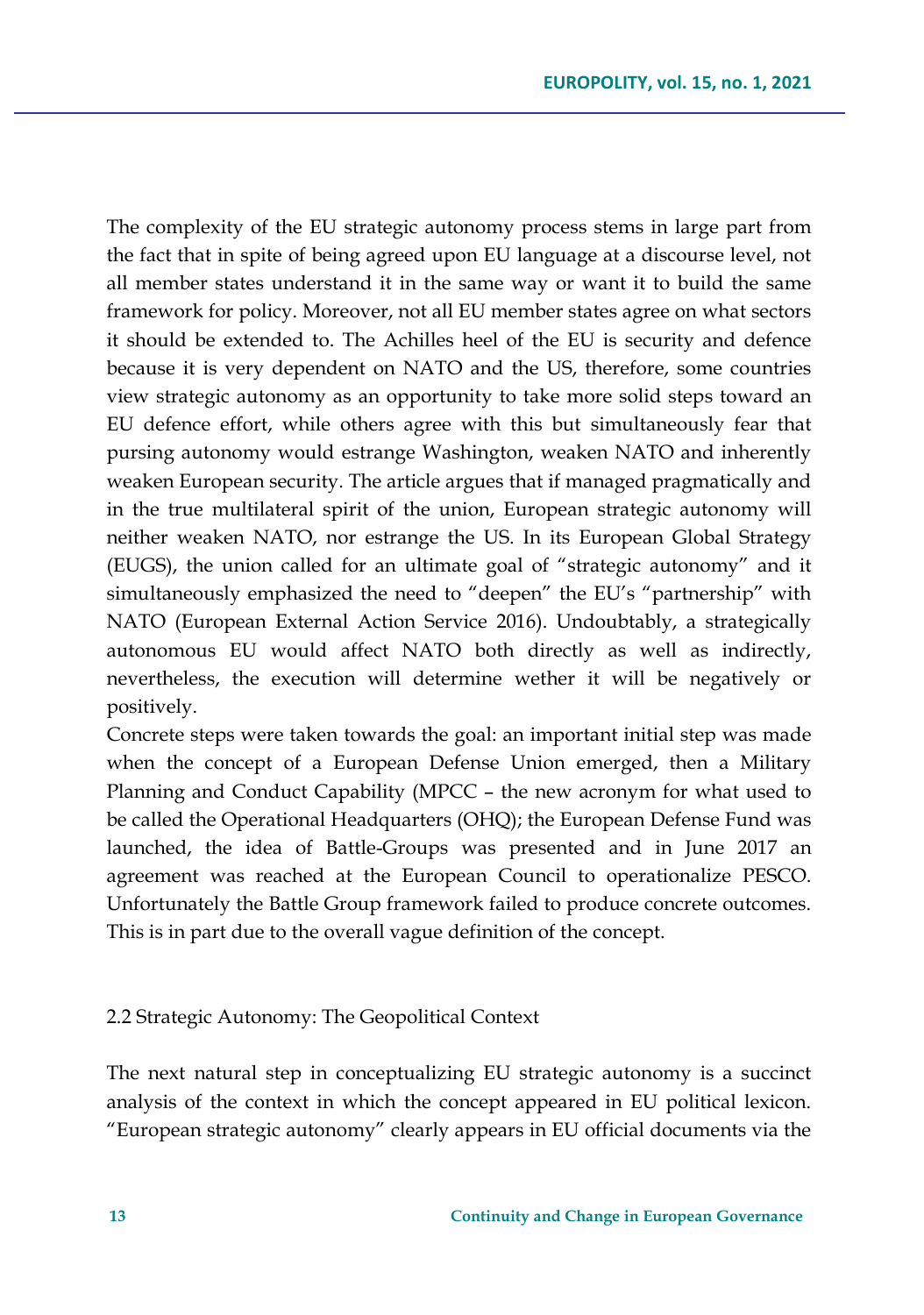European Union's Global Strategy of June 2016. We have established to evolution of the semantics, now it is warranted to extract key points from the geopolitical timeline.

The bipolar world order of the Cold War was a very well delineated geopolitical space. The two superpowers, the USSR and the USA were the de facto leaders of the international system and of their respective world orders. National interests of states were essentially aligned to either East or West. Once the Berlin Wall fell, the bipolar older started its metamorphosis into a multipolar one. The structure of the international system was undergoing deep alterations. July 1991 marked the end of the Warsaw Pact and this opened the door to NATO enlargement. The alliance entered a period of expansion. In parallel, former members of the Eastern Block embarked on the political journey of democratization and the economic journey of privatization. Everything went relatively smoothly for the EU while the US had its unipolar moment and some even predicted the end of history (Fukuyama 1989). Major turning points were the 9/11 terrorist attacks on the US and the 2003 military intervention in Iraq. Until the 2003 Iraq mission, the transatlantic community acted in concert, no major rift was visible, nevertheless, Iraq was a major departure from political cohesion in European American relations. The 2003 Iraq War marked an inflection point in German–American relations: Germany did not support a military intervention. A bold strategic decision made by Berlin, one with long term implications for European strategic posture. In the moment it might not have looked that way, but over the years it became more and more apparent that Germany, the European economic powerhouse was creating a path of its own in international relations, one not articulated by official documents but expressed in political decisions such as the War in Iraq or strategic decisions such as a pipeline project with a revisionist power, against the majority transatlantic position.

Another consequential step was the French decision to rejoin NATO military structures in 2009. Meanwhile, on the other side of the Atlantic, the Bush era was coming to an end and President Barack Obama was entering the White House. France's return to NATO's integrated military structures was driven by two main objectives: "on the one hand, to increase our presence and influence in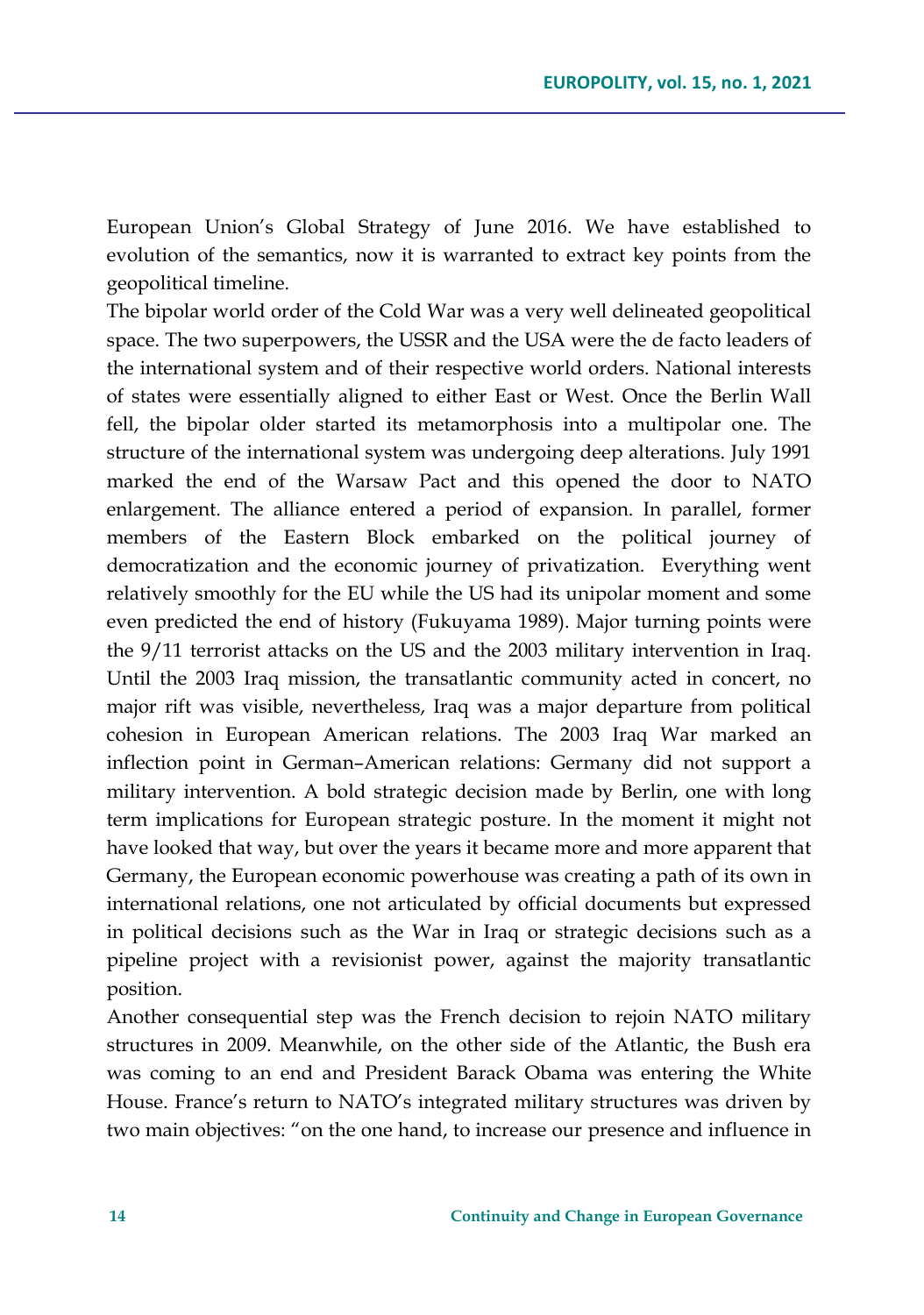the Alliance; on the other hand, to facilitate the strengthening of the Europe of defence by removing any ambiguity about possible competition between the two organizations" (Permanent Representation of France to NATO). The French position was motivated by two sound strategic arguments: one national and one European.

European security defence debate was starting to take shape: Berlin, obviously ready to make bolder decisions, however still very restrained in discourse and official documents, Paris, anxious for more strategic independence from the senior defence partner, the US. This eagerness is very visible today as well: "We cannot blindly entrust what Europe represents, on the other side of the Atlantic or on the edges of Asia" (Macron 2017). So is the German restraint. In a way, President Macron's vision is an echo across time of President Eisenhower's viewpoint in 1951, when upon taking command of NATO, he declared: "If in ten years, all American troops stationed in Europe for national defense purposes have not been returned to the United States, then this whole project will have failed." American troops remained in Europe much longer than the ten years, to this day, those troops represent the core of EU defence.

Across the Atlantic, President Obama was also bringing in change. Part of the change was formally holding allies more financially accountable and "doing their part" in defence. It was President Obama who initiated the 2% pledge, the 2% guideline meant to aid in meeting NATO capability targets and filling NATO's capability shortfalls (NATO 2021). The Obama administration, just like the incumbent, favored multilateralism and believed that the world is better off in dealing with challenges together rather than alone. Both President Obama and President Biden value alliances, strategic partnerships, consultation, multilateralism and diplomacy. A strong, self-sufficient Europe was desirable to the Obama White House, especially since the US was starting to reposition strategic focus on to Asia. This perspective was put in overdrive by the election of President Donald Trump. President Trump was a one term president who managed to shake the international systems perceptions to the core. Although not entirely responsible for the European strategic autonomy push, president Trump certainly added a lot of fuel to the fire. It was in fact in response to the US's withdrawal from the Intermediate-Range Nuclear Forces Treaty signed in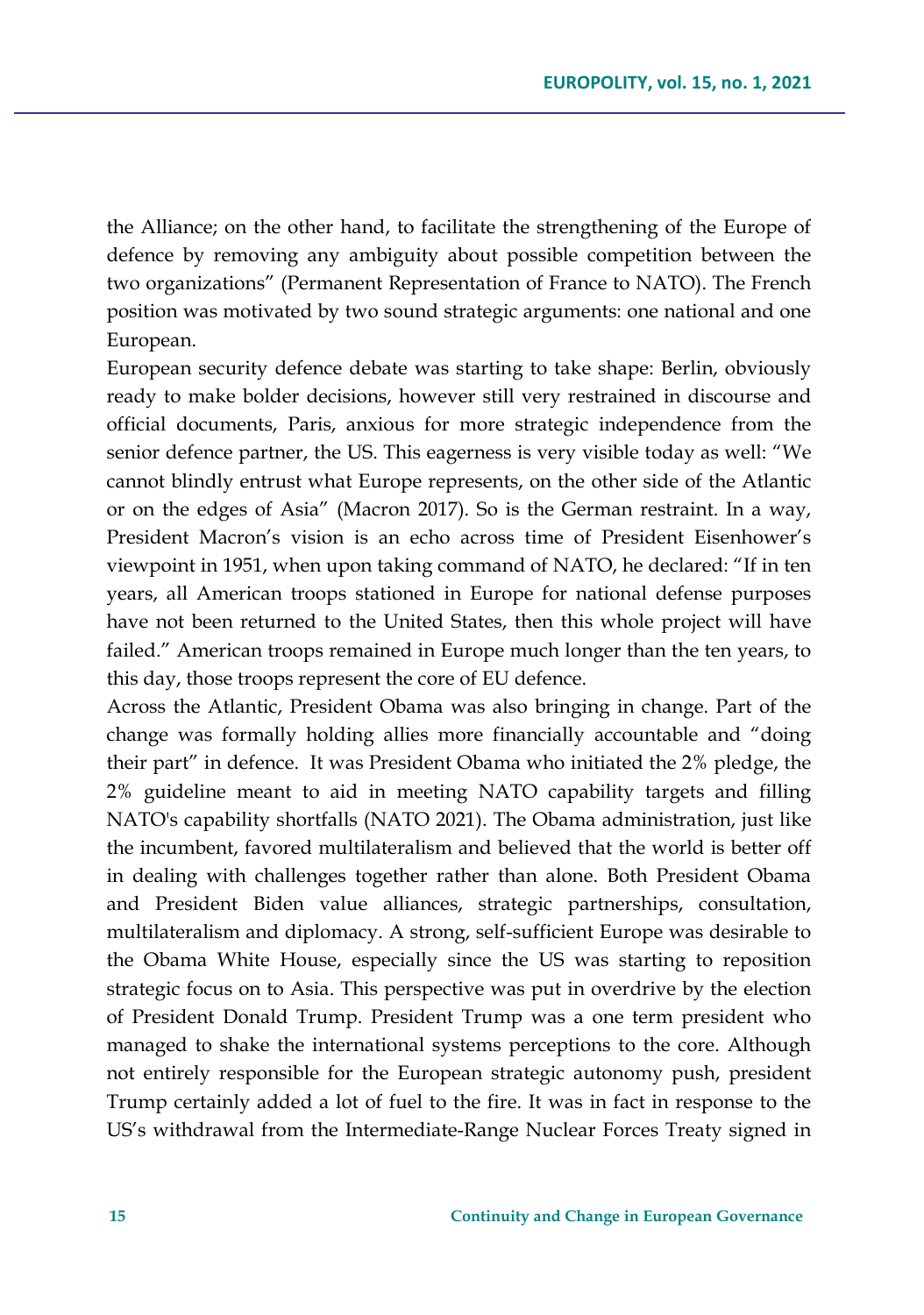1987 that French President Emmanuel Macron called for a European Army to defend against all potential enemies, including the USA if need be. Strong language from Paris, pointing to the uncertainty Europe was feeling about the US as a predictable, reliable security partner/provider. Once the United Kingdom referendum results put the UK on its own path again vis-à-vis the EU, the conversation became clear: the Union has no option but to come to some sort of consensus on autonomy. President Michel concisely summed up the reality that European quest for more strategic autonomy is not the result of one particular event, but the sum of different geopolitical realities: "on a geopolitical level, we have noticed in the past few years that there are differences when it comes to interests or how to achieve objectives."(Michel 2021). The reality on the ground is that within the EU, some states are more geopolitically aligned with the US than other states. Nevertheless, most EU Member States are in favor of a more capable, operationally integrated EU.

Geopolitically, 2020 was a year marked by the SARS-CoV-2 pandemic and 2021 will most likely be remembered as the year of the Afghan withdrawal crisis. Both confirm the urgency of a more autonomous Europe and both are still unraveling. They will have lasting effects on the international system and global geopolitical dynamics for decades to come.

Threats today are not only many in number but also complex in nature. The EU, the geopolitical actor, has to ensure security for its citizens, secure the EU periphery, effectively manage the migration crisis, navigate the pandemic and as much as possible defuse its negative effects on the population, healthcare systems and the economy, address climate change and fight terrorism, piracy and human trafficking, all in an interconnected environment where some state and non-state actors use technology and information as a weapon. Most importantly, it is the union's vital interest to develop the credible defence strategy and operationalize it. Finally, it is part of that vital interest to maintain a close relationship with the US and to not define autonomy in a divergent way as related to the Americans.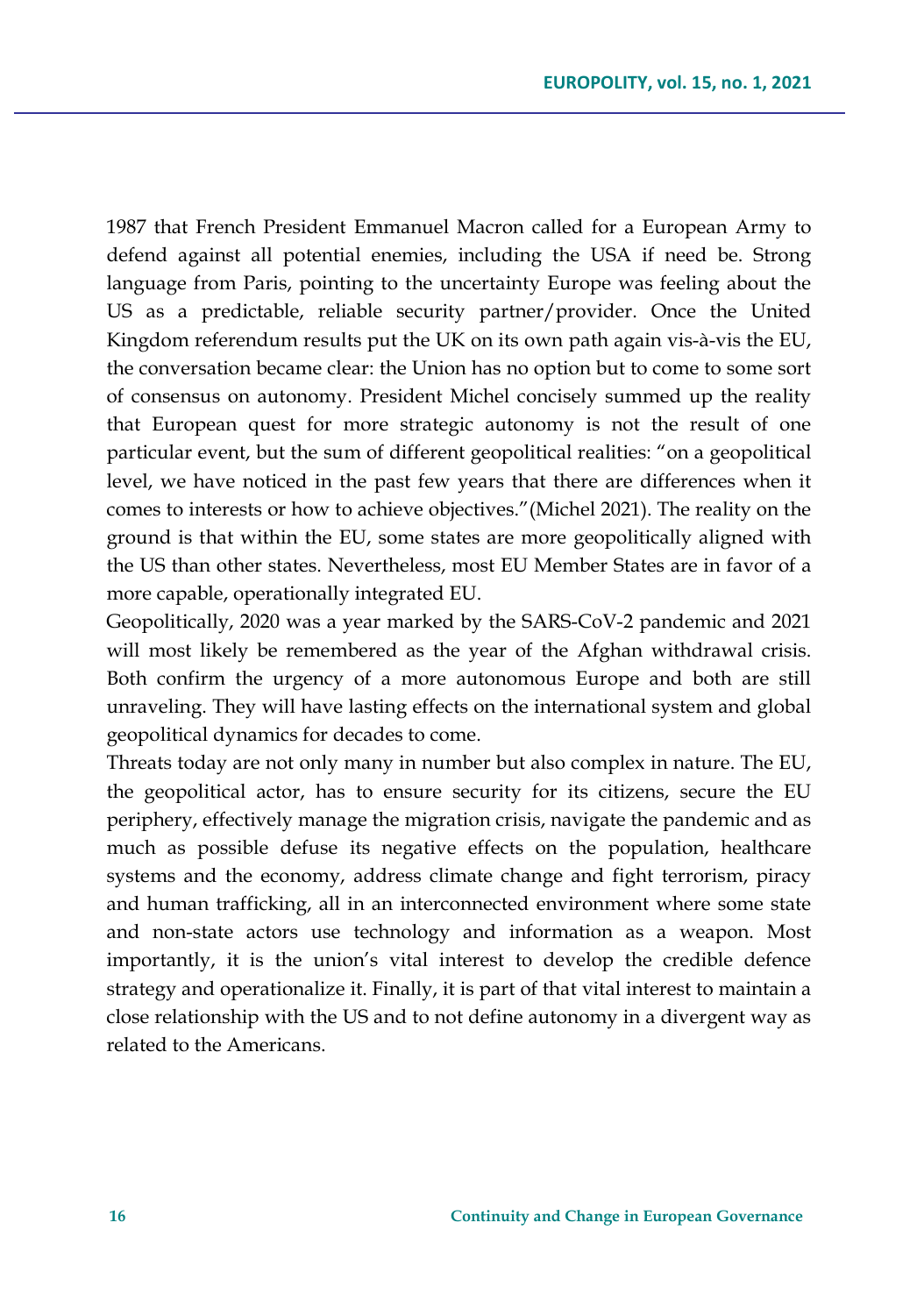# **3. ON EU STRATEGIC AUTONOMY**

The main arguments of the article are looking to analyze the mutual effects of EU strategic autonomy on NATO and on the EU-US relationship. Why? Mainly because NATO and the American guarantee are the bedrock of European security. Pursuing strategic autonomy in itself is not the catalyst of changes in these dynamics, however, and this is a very big however, how the EU strategic autonomy process is negotiated and morphed into actionable policy will have either a negative or positive impact on NATO and the transatlantic relationship.

#### 3.1. EU Strategic Autonomy, the Transatlantic Relationship and NATO

The European strategic autonomy process was more or less a long time in the making. The structure of the international system is transitioning to a new paradigm, at the center is renewed great power competition and this will influence all power dynamic in the international system, regardless of geographic location. The return to great power competition means the system is heavily impacted by the patterns of interaction between the great powers, the distribution of both military and economic capabilities. The return to great power competition also challenges the European model of conflict management and post-conflict stabilization: if US resources are being deployed elsewhere, Europeans have to step in and fill the vacuum. This replacement will naturally have to be translated into an accordingly adjusted normative framework of defence planning at all levels: strategic, operational and tactical. Finally, there is a multifaceted, interstate logistics/infrastructure dimension.

Post WWII there was containment and countering the Soviet Union and its allies while preventing communist ideology from spreading across the world map. Once the 9/11 attacks took place, counterterrorism became the American priority. At present, the US is in the midst of strategic competition with China and to some extent Russia. The United States has concluded "the costs of accepting China's own national interest and ideology outweigh the benefits of cooperation" (Herd 2020). The 2018 US National Security Strategy announced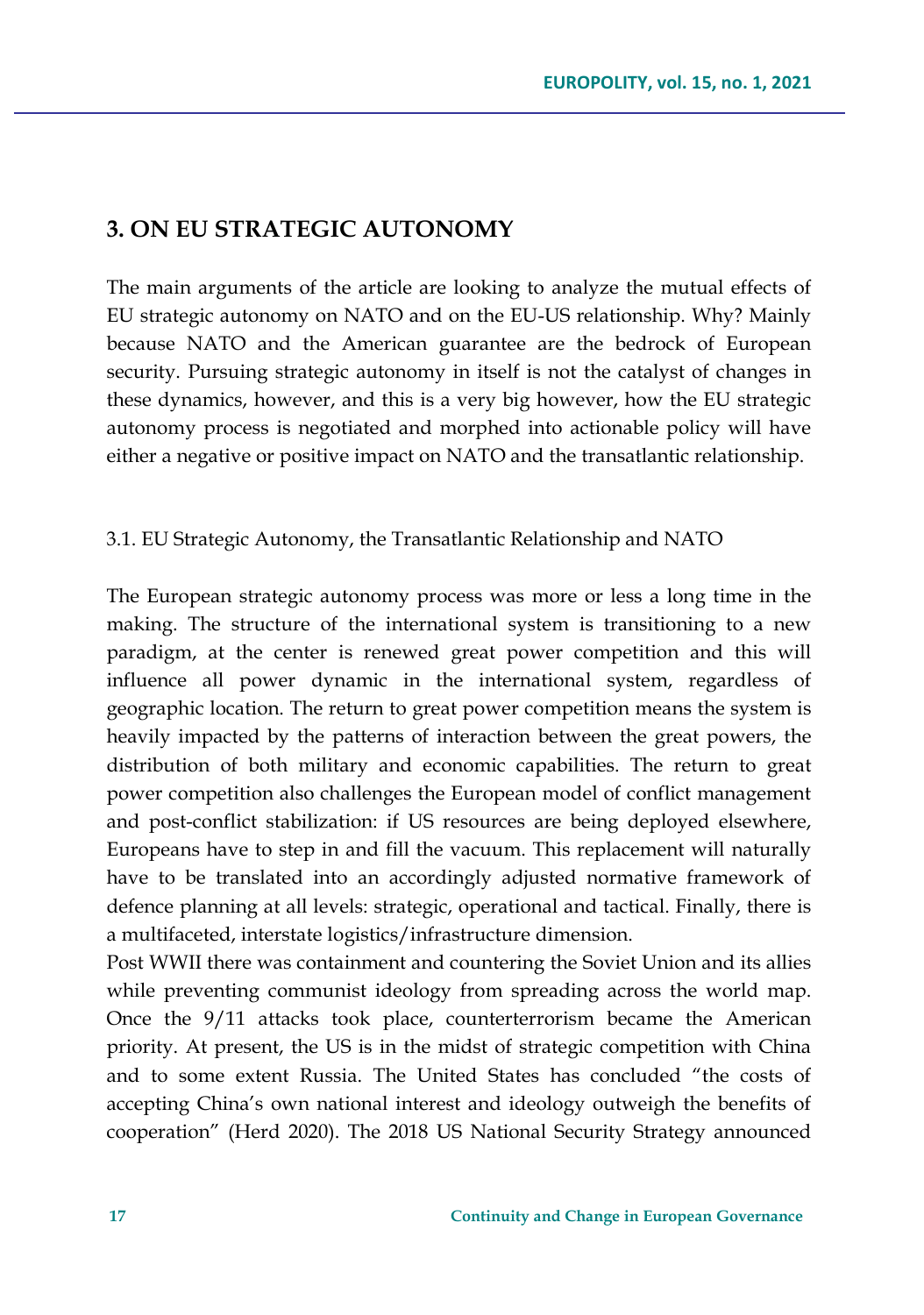the era of great power competition. It is in this international geopolitical decorum that the EU is looking to find the substance behind the concept of strategic autonomy and, implicitly, strengthen the European pillar of security and defence. This is a complex aspect of the strategic autonomy discussion because the European Union is, by nature of her makeup, a great power paradox: on one hand politically and economically a great power, on the other hand, security dependent on NATO and the US. Therefore, it makes sense to conclude that from a security standpoint, the most important angle in the EU - US relationship is NATO and the Article 5 guarantee. The epicenter of European security is Article 5 of the Washington Treaty:

> *"an armed attack against one [of the allies]... shall be considered an attack against them all and ... if such an armed attack occurs, each of them ... will assist the Party or Parties so attacked by taking forthwith, individually and in concert with the other Parties, such action as it deems necessary, including the use of armed force, to restore and maintain the security of the North Atlantic area".*

> > (Washington Treaty of 1949, NATO 2021)

Great power competition, 21st century Realpolitik if you will, is about power, influence, capabilities, strategic interests, facts and pragmatism. One fact is that the transatlantic relationship is moving towards deeper security codependence. The relationship is moving towards codependence in the defence realm because the US alone can no longer be the sole keeper of European security, this is not feasible. This is new, because great power competition is pivoted in Asia, for the first time in modern history, the core of the international system is no longer Europe, and both contenders are also, not European powers. Furthermore, Europe has changed. We function in a world unlike the one of Secretary of State's Madeleine Albright's discourse about the "three Ds" of NATO, "which is no diminution of NATO, no discrimination and no duplication". Even back then, the US supported a self-sufficient Europe. During the same address, when voicing the American position vis-à-vis the Franco British St Malo declaration, Secretary Albright declared: "It is a manner by which the Europeans can share in the work of NATO. It is something that cannot hurt NATO because this is the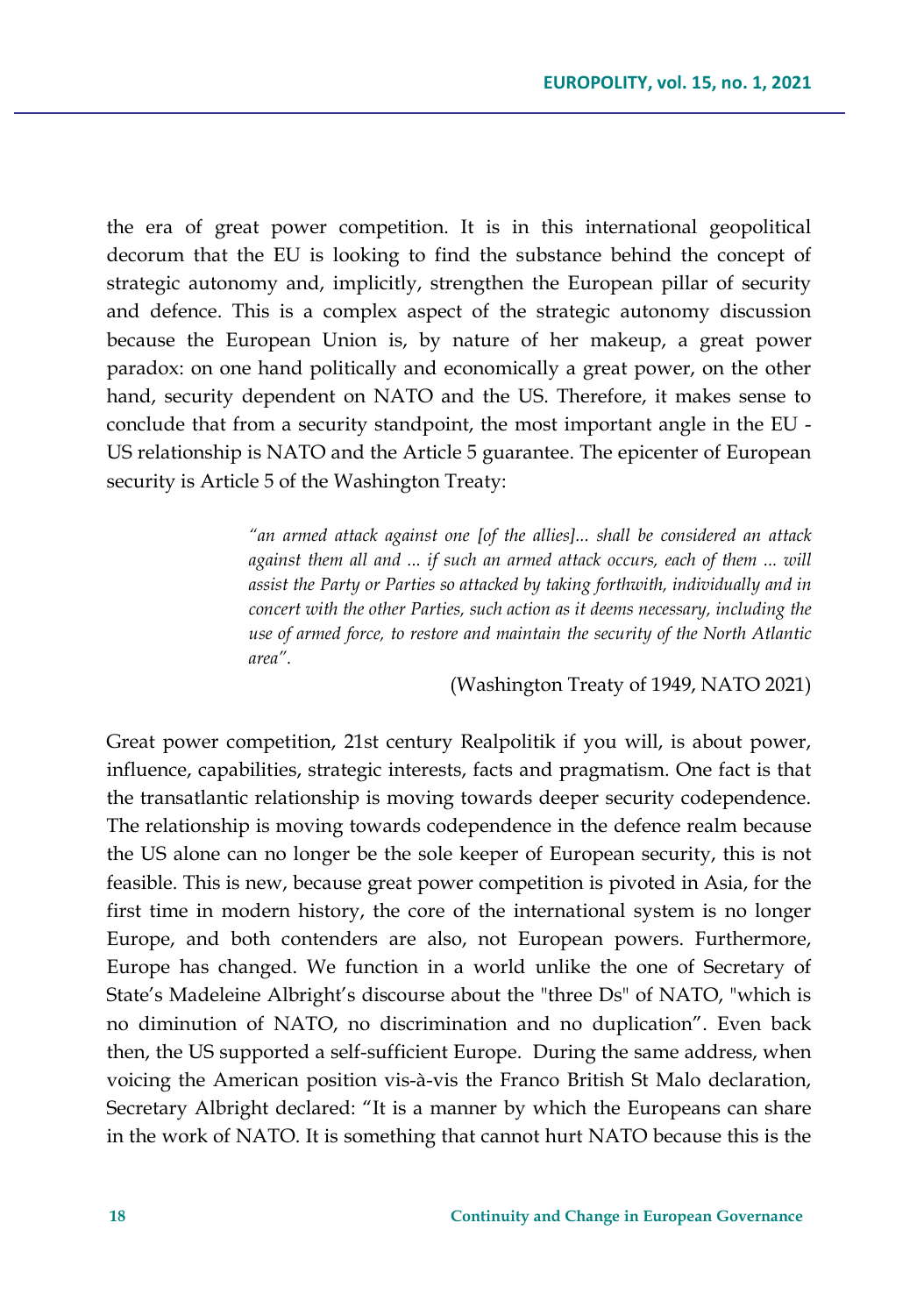most important alliance. But we think it is very important that the Europeans work in this manner because it is something that helps us in burden sharing". She went on to remind the audience: "For it was in 1947, a half century ago, that America made its fateful decision, in the aftermath of war, to remain a European power" (NATO 2008). Complementarity of NATO and EU, deeper integration, increased interoperability and mobility of troops and equipment would strengthen American position globally as well as European regional security. Caveat to this statement is that the EU member states construct autonomy through internal consensus, not through national interests. Consensus is needed, not an informed majority. The principle of unanimity, where all twenty-seven members agree, is the major tenant of strategic autonomy because we are dealing with security and defence. All states have the same right to decide on their safety, in realist terms, on their survival.

The discussion about US reliability is not really warranted. The US is and will remain a European power because this is how the WWII world order was constructed and only this way can peace be maintained on the old continent, EU and the US together. The US could theoretically withdraw from the Washington Treaty, but this would not at all be in its national interest. A misconception that keeps being promoted by some voices is that the US is abandoning Europe in favor of strategic competition in Asia. We must not forget that NATO is still in existence and that the alliance was built with this goal in mind: collective defence of the transatlantic space, support for Europe to become a self-sufficient defence actor. The US has conceived a security architecture in post WWII Western Europe, it has extended it after the end of the Cold War and now the EU is economically and politically strong, therefore fully capable to focus more on its own defence, especially at the periphery. Adversaries know that the US is committed to Article 5. What will shape the structure of the system going forward and inherently influence state behavior is a rapidly evolving threat environment and how system independent threats such as pandemics and climate change are becoming more and more prevalent. EU-NATO cooperation, as Allied leaders underlined in the London declaration of December 2019, has to be complementary, member states need to continue adapting "military capabilities, strategy, and plans across the Alliance in line with our 360-degree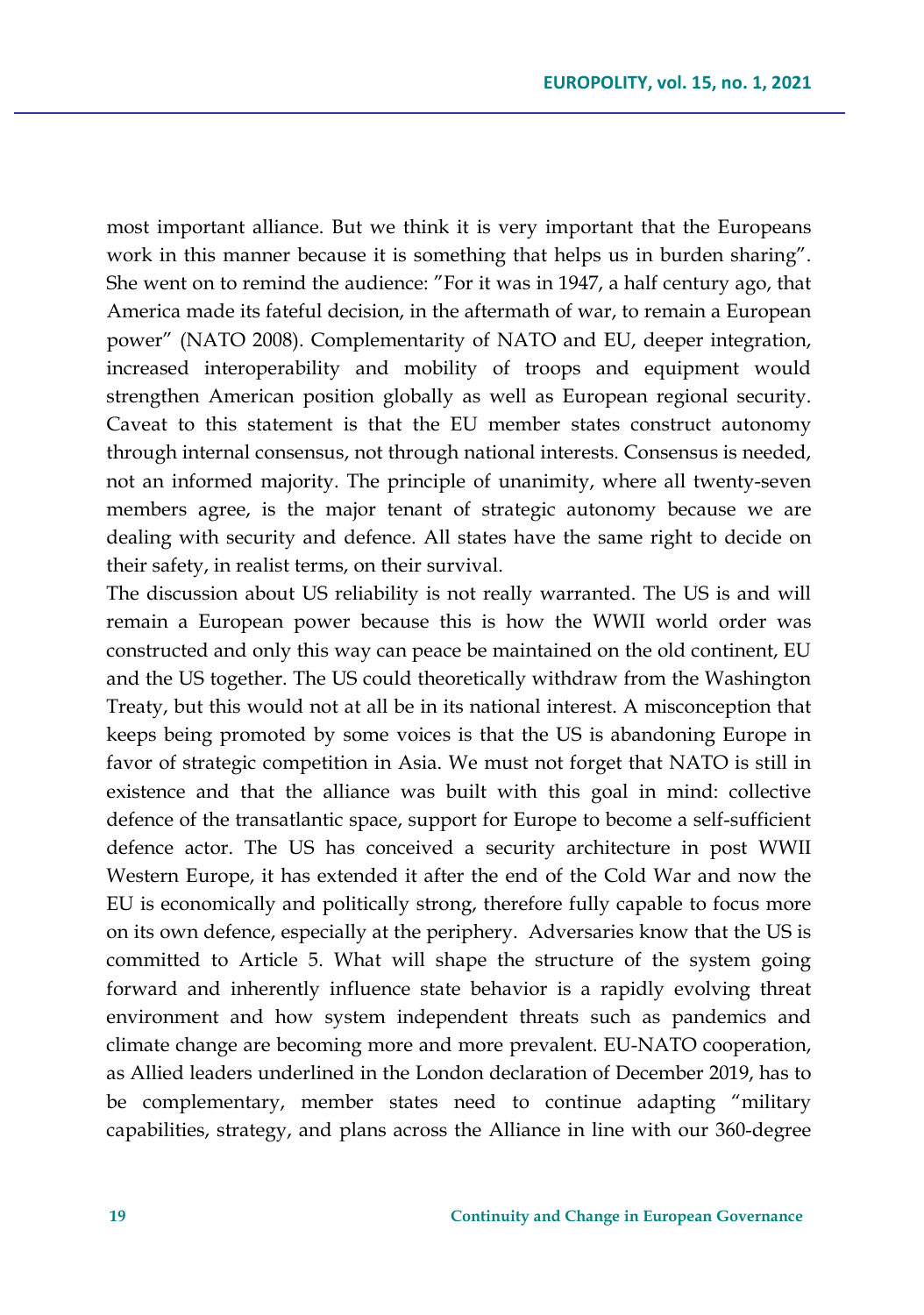approach to security" (NATO 2019). EU-NATO-US synergy is also an EU strategic autonomy pillar. US commitment should not really be doubted, there is no evidence to support such position. The alliance is preparing to work on a new strategic concept and simultaneously, the union is working on the strategic compass, and how synergic these two will be, will determine much of the European strategic power in both the medium and long term. The most sensible path would be for the EU to consolidate capabilities and interoperability within the NATO framework in order to protect the union and to engage the periphery and areas of geo strategic interest to the union on its own, most likely as standalone EU missions. It worked in the past, when under the pressure of a crisis where the US no longer signaled a desire to engage as much, the EU took over with a European Union military operation in support of humanitarian assistance in response to the crisis situation in Libya (EUFOR Libya). Another example is the European Union Training Mission in Mali. It also did not work during the withdrawal from Afghanistan. Why did it not work in Afghanistan is in fact a very good question to take back to Brussels. Professor Mary Kaldor discusses this aspect and ties it back into the declared EU quest for autonomy from the senior partner: "Ever since the EU approved its Global Strategy in 2016, it has been building an autonomous defence capacity. It is unconvincing to argue that this industrial giant is really not capable of providing logistical support for some 10,000 troops or indeed of replacing the logistical support provided to Afghan security forces, especially if counterterrorism military operations had been ended" (Kaldor 2021). A valid question indeed, if there ever was one. Unfortunately, the obvious answer remains the lack of political will from major EU states. From a strategic point of view, based on previous experience, it will be very challenging to change EU strategic mindset from a crisis intervention mode to a proactive, defence posture. This is where Brussels will need to do a lot of work on gaging the level of ambition, yes, but also to be realistic about what the limits of the EU are. Most obvious limitation is the legal framework which prevents the EU from acting on behalf of the Member States. Still, both the 2009 Treaty of Lisbon and NATO offer plenty opportunities for cooperation. The other limitation is the very low political will of some Member States.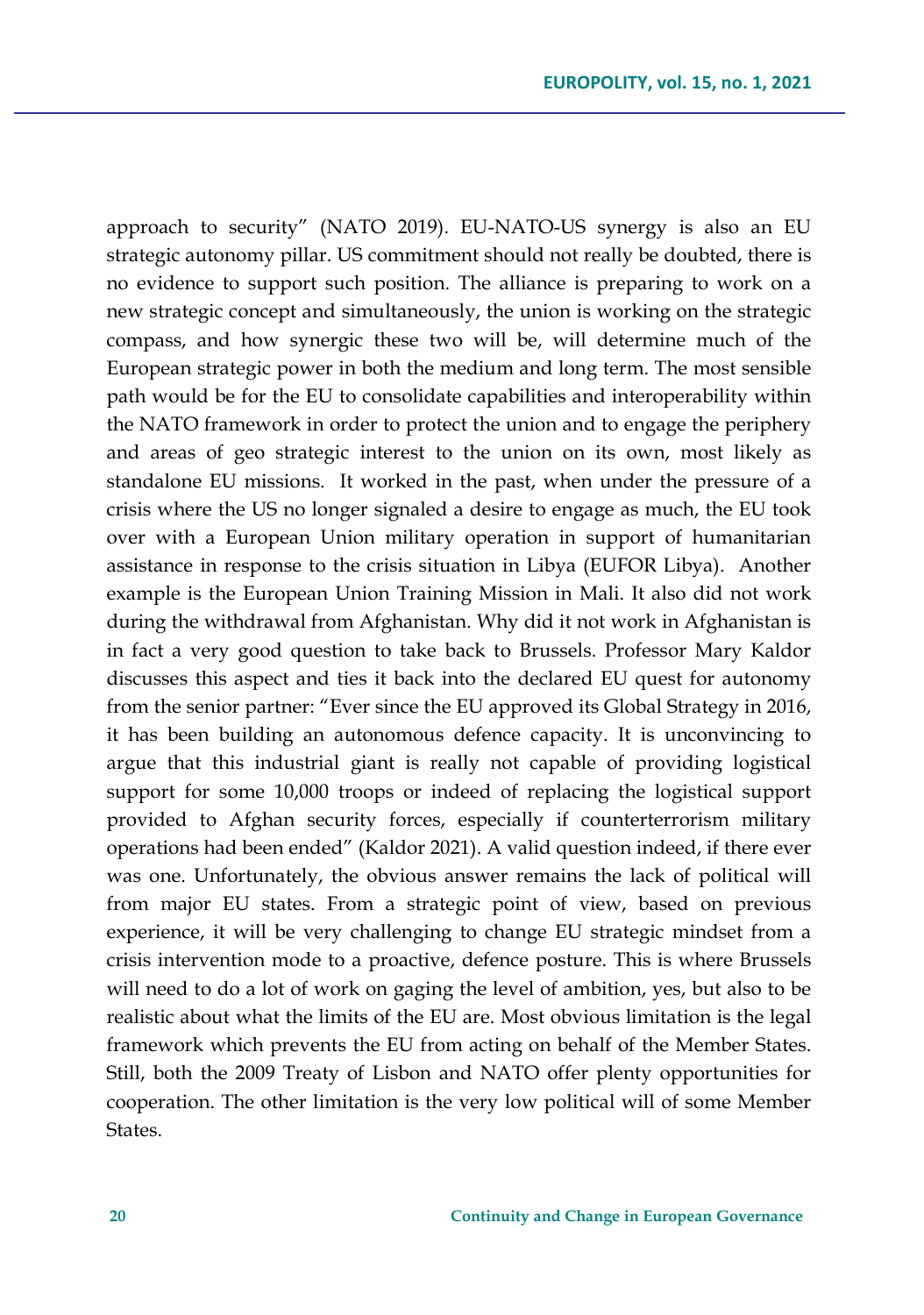The next aspect of the transatlantic relationship in the context of EU strategic autonomy is how the EU engages the US and which general perception/discourse will prevail. On one side, there is vocal France and at the other end of the spectrum are former countries of the Eastern Block like Romania or Poland where Washington is revered as the senior security partner. President Michel declared vis-à-vis the transatlantic relation: "we cannot ignore an increasing number of geopolitical choices that run contrary to Europe's interests" but does this really resonate with all EU Member States? For example: some states want to remain neutral in the competition between China and the US. This will not be possible for a very long time, at some point a strategic choice will need to be made. Strategic choice means: to factor in the structure of European defence, resources allocated to defence, willingness to deploy EU citizens in case of a conflict and the realization that some of those troops might get injured or pay the ultimate price. Strategic choice also entails factoring in the cost of being unprepared. These are the types of decisions that a great power needs to make. This is why consensus and not informed majority is mandatory in the EU strategic autonomy process. The push for removing the unanimity rule comes mainly from Germany, which is surprising, considering that Germany is one of the most, if not the most reluctant EU member to deploy troops or to invest in military capabilities. Nonetheless, there is a way to take charge if the situation warrants it. The consolidated version of the Treaty of the European Union reads: "Within the framework of the decisions adopted in accordance with Article 43, the Council may entrust the implementation of a task to a group of Member States which are willing and have the capabilities needed to carry out such an operation". Key words are capabilities, which states must have and willing, which means political will at the national level.

Finally, there is the extended deterrence the US is offering all its NATO allies. Any versed adversary, and at this time the world order is being challenged by very versed adversaries, understands that if US interest decreases in the EU so will the risk-taking availability. The EU strategic autonomy process must include a discussion/strategic dialogue about nuclear deterrence if autonomy is a serious long-term objective. Propagating a Cold War narrative would be fundamentally flawed. We no longer live in an international system where two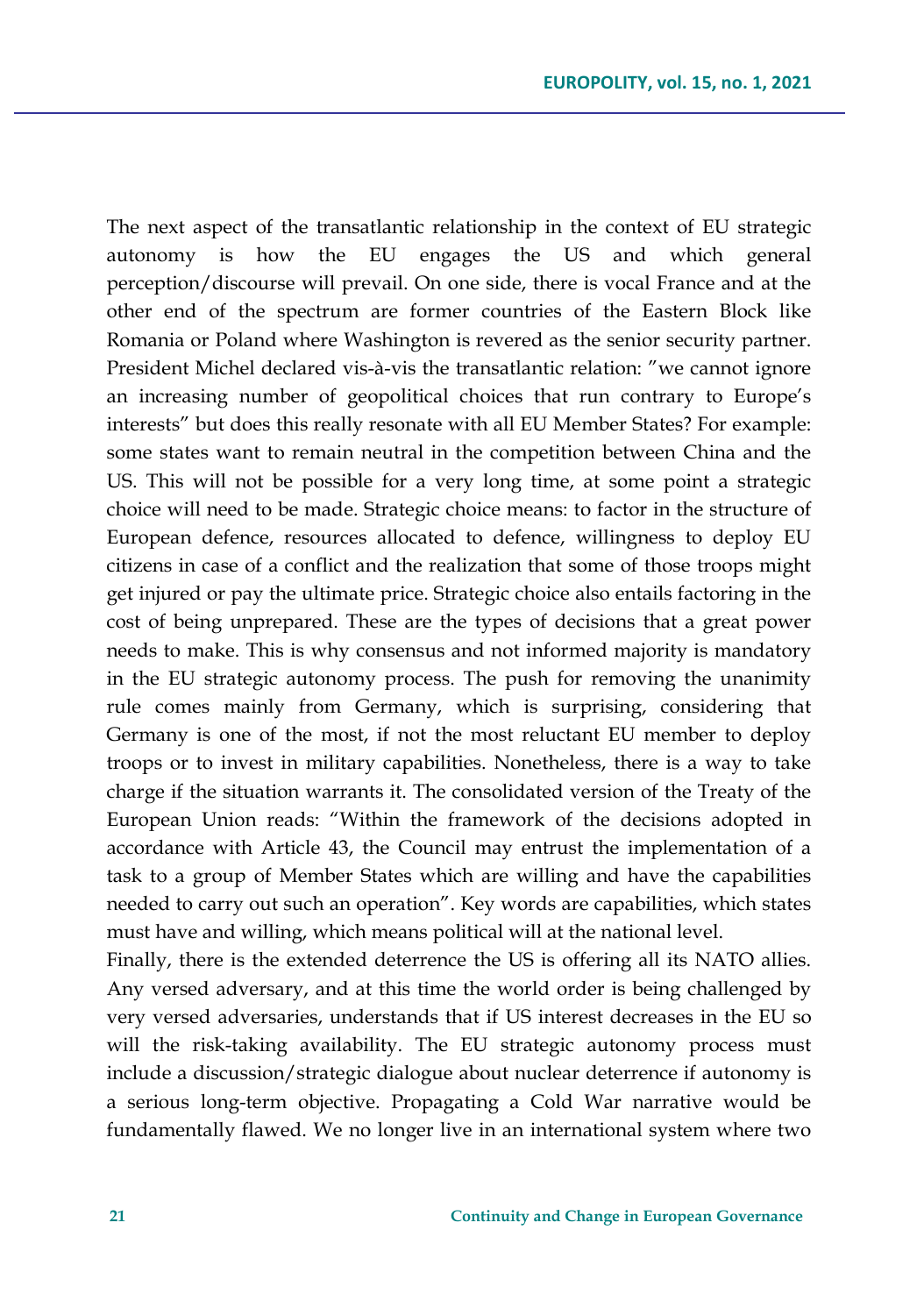superpowers are in control and therefore assure the strategic stability of the global community. At the same time, strategic stability is closely linked to nuclear deterrence. We are in the middle of systemic adjustments and one of the major adjustments is the status of the EU. Great power status comes with the nuclear component.

The transatlantic relationship in itself will be different. The US and the EU remain allies, however, the core of the relationship will need to transition and mature if the EU is indeed keen on strategic autonomy. Moreover, the EU will need to factor in that strategic autonomy is not about who the US president is but about the necessity to be capable to defend and deter in an era when the US pivoted its foreign policy to Asia. Once again, was it not about helping the Europeans to build themselves up to the point where they can defend themselves?

#### 3.2 EU Strategic Compass: Establishing Strategic Direction

As previously established, the EU can only succeed in strategic autonomy as a cohesive conglomerate. Simply put in neorealist terms: individual states, even the powerhouses of the union, are not in a position to compete on their own in the current great power contest. Complacency, restraint or neutrality are not an option because the structure of the international system does not allow it. In the same Bruegel speech cited previously, President Michel confirmed that the union has aspirations of power: "Europe is a major player, but doesn't yet know that it is" (Michel 2020). The question remains which direction the EU wants to take and how to decide.

The central challenge to the materialization of EU strategic autonomy does not come from allies, partners or even competitors, but from within. The EU does not have a homogenous, common strategic culture. Strategic culture is rooted in political culture and political culture is a product of historical occurrences, geography and geopolitical developments. It is hard to imagine that Eastern European countries will ever let go of their strong partnership with the US and they cannot be blamed. Poland, Romania, the Baltic States, they all are directly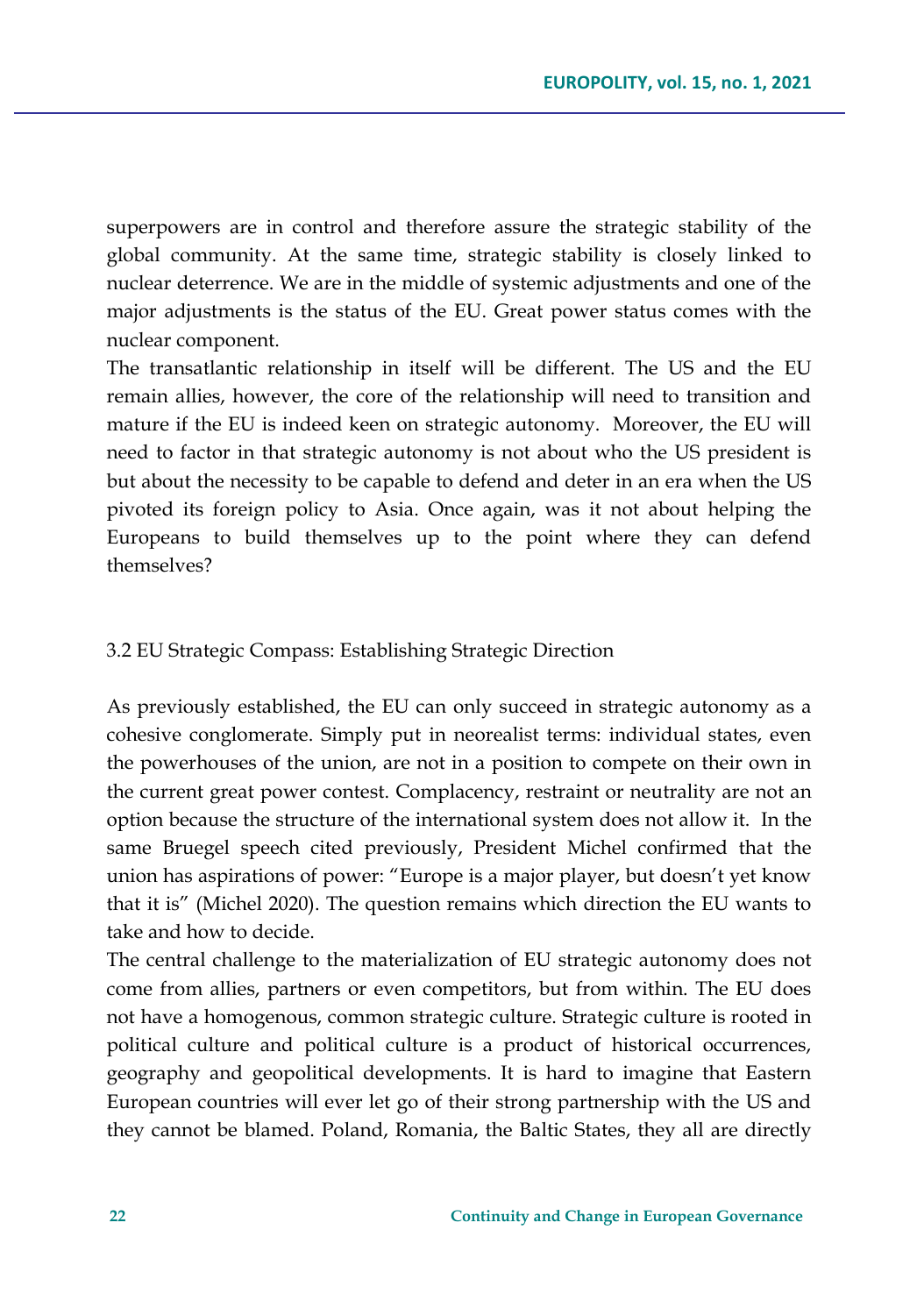vulnerable to an assertive Russia and since the end of the Cold War it was the US in bilateral arrangements with these former Warsaw Pact member states or former Soviet Union republics that have ensured the de facto defence of the EU's eastern flank and strategic stability in Europe. Nonetheless, strategic culture alone cannot be used as an excuse to delay a more active participation, nor can it be built by checking boxes on a paper.

Under the German Presidency of the Council of the European Union the development of a Strategic Compass became a key goal with the hope that it will mitigate the lack of a common strategic culture and that it will lead to actionable recommendations. The Strategic Compass was conceived as a two-year process, led by the European External Action Service under the responsibility of the EU high Representative for Foreign Affairs and Security Policy. It is expected to materialize as "the new security policy document" and it "must be based on a broad political consensus and a strong political will to act" (EU German Presidency Website 2020). Its declared aim is to assist the EU in defining "what kind of security and defence actor it wants to be". (EU External Action, 2020) As a first step to determine the direction of travel, the EU has conducted for the first time a comprehensive analysis of key threats and challenges to Europe, including: global and regional threats, conflicts in the EU neighborhood, challenges by state and non-state actors. The Strategic Compass will address different, inter-linked areas: crisis management missions, resilience, capabilities and instruments, working with partners. A target adoption date is March 2022, under the French Presidency.

It is general consensus that current security threats are posed by regional, global or transnational forces, but also by pathogens, resource scarcity and climate change. Only when threats to the EU are unanimously agreed upon by all members of the union can we speak about an actionable strategy, hence, a concrete step forward towards EU strategic autonomy. The Strategic Compass will hopefully identify threats and disseminate them from a regional vantage point. For example, the Black Sea is typically not central on the European defence agenda, however, as great power competition theater, the Black Sea represents the gateway to the greater commons for Russia. Just because the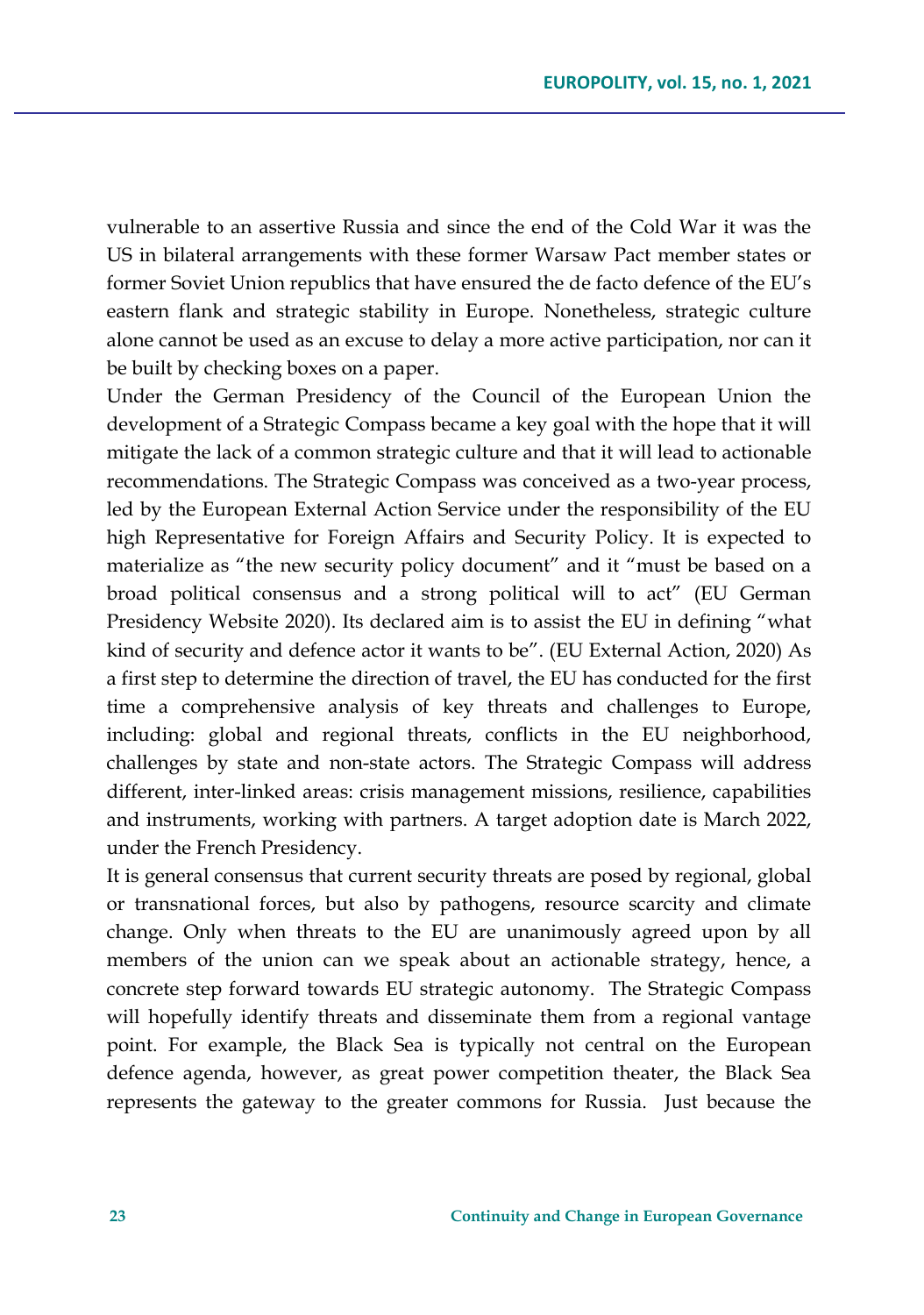Black Sea does not play the same role in EU merchant shipping like the Baltic, it does not mean that it is less important strategically.

A strategic priority which is far from resolve in the EU are nuclear arsenals. Nuclear weapons are the grand equalizer in the power discussion. At the core of Europe, the fourth largest world economy is most likely not going to be open to become a nuclear power. In this context, how will the EU build a nuclear strategy? A very sensitive matter and a very challenging question the union has to answer. So far, the European common security effort has been primarily focused on crisis management. While crisis management plays a pivotal role in preserving peace and stability, an autonomous actor needs to act multifold: in addition to crisis management, the EU will need to deter and defend and nuclear capabilities are a non-negotiable when it comes to deterrence. Nuclear weapons and conventional military capabilities are the strategic deterrent and once the UK left the union, France remained the only nuclear power. President Macron extended an invitation to all EU member states to engage in a strategic dialogue vis-à-vis nuclear weapons, however, NATO Secretary General Jens Stoltenberg refuted this in his speech at this years Munich Security Conference: "We have to remember that we have a European nuclear deterrent today -- 28 allies deliver that every day and it's not only a promise, but it's something that has been there for decades" (Stoltenberg 2021). This is a complex segment of the discussion. In great power competition, the players need to have the strategic deterrent so the EU must find a fusional way to answer this dilemma without focusing decision making in Paris or any other European capital. It will be challenging to reach the common strategic denominator and balance this with looking for "European input to fuel NATO strategic concepts" as French Minister of the Armed Forces formulated her country's expectation along with four clear objectives: to increase defense budgets, more interoperability and tighter cooperation in the defence industry, greater sovereignty for European missions, with a focus on fighting terrorism in Africa, and, fourthly, straightening European capability to act freely in contested spaces such as maritime, space and cyber ( French Minister of the Armed Forces 2020). If we look at the mission to prevent the seizure of vessels in the Strait of Hormuz for instance, something that would have been perfectly aligned with the purpose of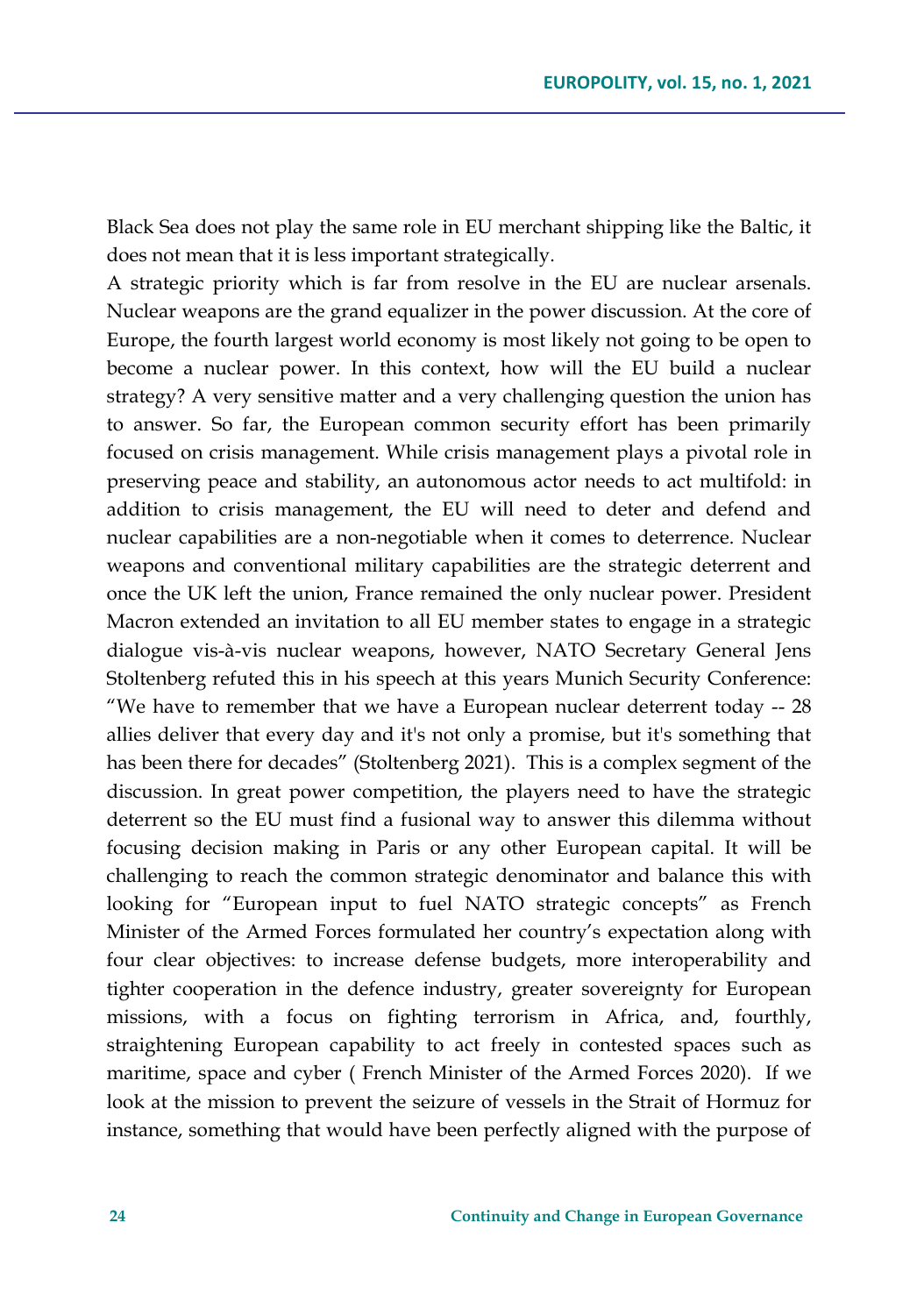the CSDP, there was no joint CSDP mission, but a coalition of the wiling under French leadership. The mission in the Strait of Hormuz occurred outside the institutional framework of either EU or NATO. Again, political will and consensus are no easy task.

#### 3.3 EU Strategic Autonomy: Balancing Economic Might and Defence Policy

When discussing strategy, establishing the ends is key. In terms of strategic autonomy, the EU has to clarify and communicate its geopolitical objectives, interests and priorities. It is known that the EU possesses a lot of regulatory and standard-setting power. An example of this is GDPR: although strictly EU regulation, essentially the entire world is complying. This is the Brussels effect. The Brussels effect, the theory put forth by Anu Bredford, reveals how the EU mastered a unique power to influence global corporations and set the rules of the game while acting alone (Bredford 2020). The Joint Research Centre (JRC), the European Commission's science and knowledge service, published a report in 2021 in which EU's regulatory and standard-setting power and EU's rulesbased and multi-level governance model are both listed as strengths. The same report suggests that the EU bureaucracy "offers the right framework to advance Open Strategic Autonomy". The Commission defines open European strategic autonomy as a concept which "enables the EU to be stronger, both economically and geopolitically", by being open to trade and investment, "sustainable and responsible to lead internationally to shape a greener and fairer world, reinforcing existing alliances and engaging with a range of partners" and "assertive against unfair and coercive practices and ready to enforce its rights, while always favouring international cooperation to solve global problems". EU language is suggesting that the strategic autonomy process is starting to meander in a direction modeled after the already successful regulatory framework for trade. In accentuating the non-military dimension of strategic autonomy is the EU helping or hurting the strategic autonomy process? We cannot say for sure because there is no historical precedent and there are too many variables, however, based on the overarching structure of the system and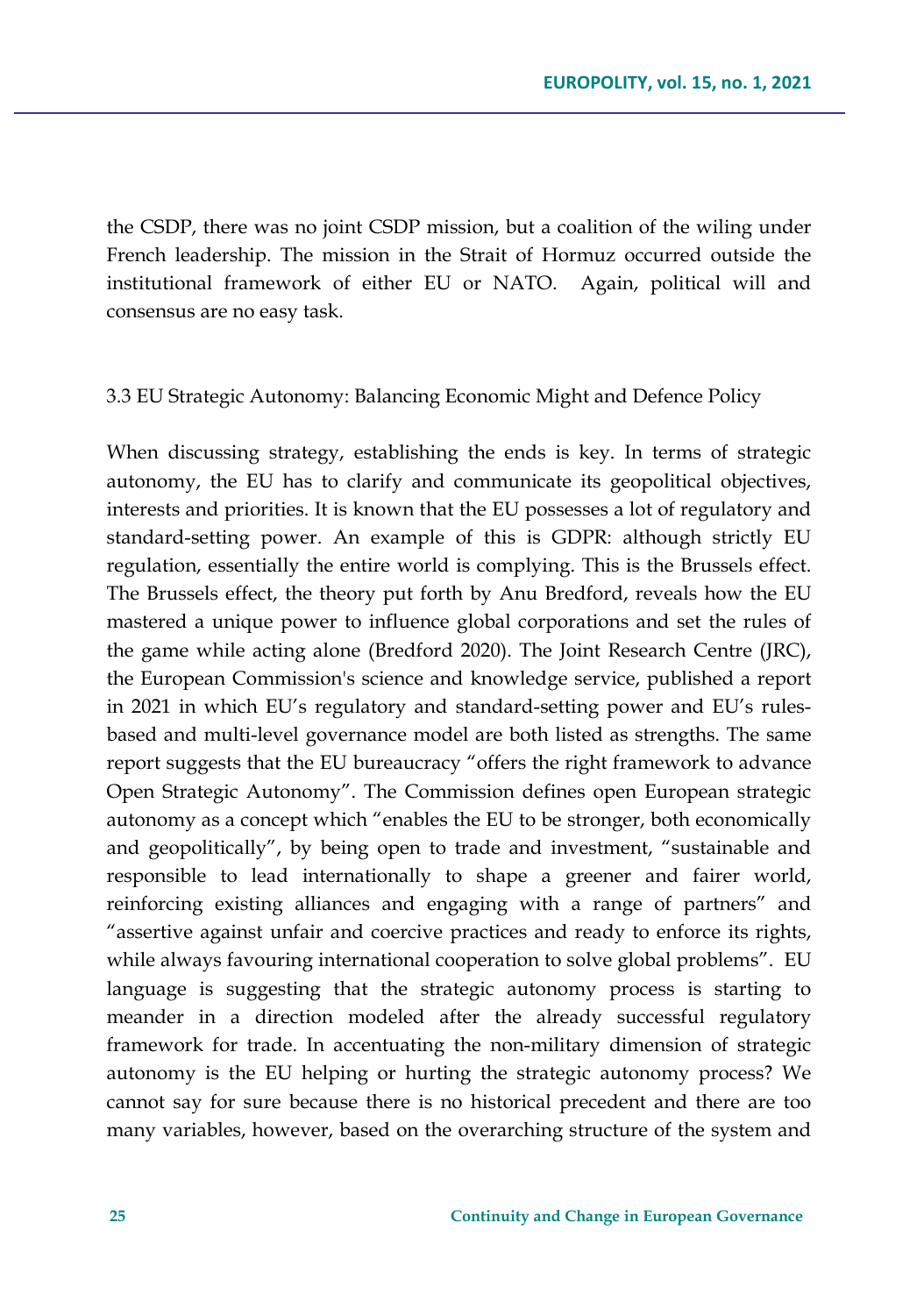great power competition, it would be wise to incline towards a more pessimistic outcome, should the EU favor this approach. Why? First, defence and security are hard power, there is no way around this fact. Security, and here we mean security in the wider sense, comes from all other states in the system knowing that you, the EU, can defend yourself on your own and from having credibility. If the EU focuses on leading with commercial/political influence when constructing its strategic autonomy, without simultaneously building an integrated conventional defence framework, one to compliment NATO, then credibility will not be there. Looking at energy or cyber from an economic standpoint is not the same as looking at them from a security and defence standpoint. Security and the economic have to be seamlessly balanced in the EU strategic autonomy process. Information and technological innovations have been weaponized and are used by assertive powers in their quest for an advantage in great power competition. The strategic discussion has to be built around this reality. President Emanuel Macron emphasized how technology changes the structure of the international system itself: "the technological transition that is changing the way we look at the world, as we have seen again recently, which is completely shaking up the relationship between the inside, the outside and our representations of the world" (Macron 2020). Challenging to mediate these aspects, nevertheless, it must be done. The strategically autonomous EU must look at the issue in a symbiotic manner, and if it does so, it will succeed. A good illustration of this point is the defence industry. The US voiced "worries about a duplication of existing transatlantic military structures" (Kamp 2015), and this makes perfect sense because the US is spending financial and human resources on these transatlantic structures and it does so, first and foremost, in order to preserve peace and strategic stability in Europe. "Buy European" is not bad for the transatlantic security architecture, as long as the autonomy agenda is not anchored around it. Case in point: the interoperability initiative which produces the Future Combat Air System (FCAS) or Main Ground Combat System produces a military capability already in use by NATO allies. The process should objectively evaluate what good these new capabilities will bring if there is no clear vision of its overarching strategic priorities. Furthermore, defence industry initiatives might be better left for what the EU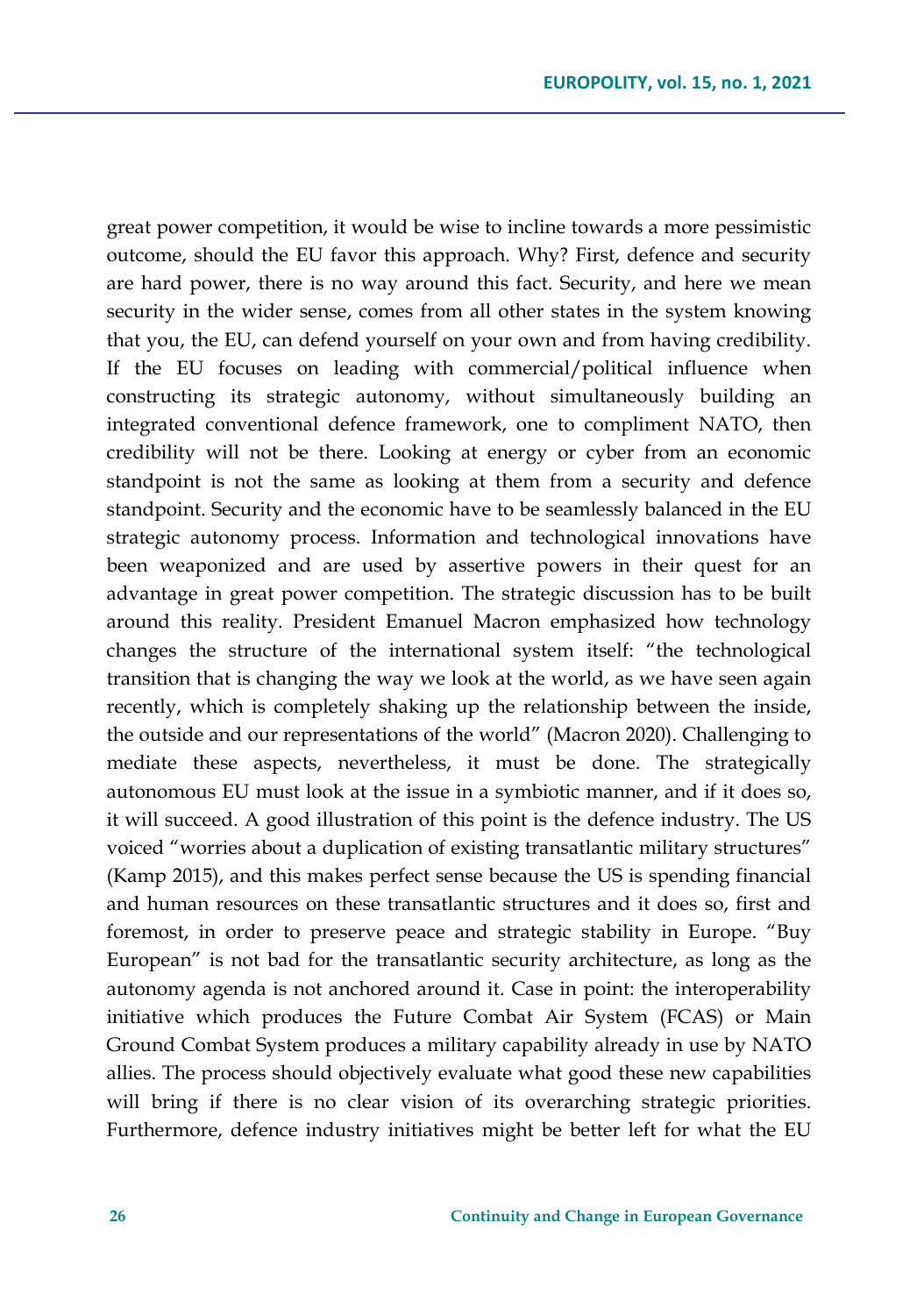does going forward, this way there will be no risk of duplication. Yes, it is good to have two good air combat systems to choose from, but how is this exactly going to add value to NATO now?

Also relevant is the 5G debate. It is fact by now that some actors employ cyber attacks, disruptive technologies, artificial intelligence and cyber espionage in what we refer to as great power competition. The 5G debate is an appropriate example of how autonomy is not limited to arms deals and treaties. How can the EU be autonomous when security depends on the American guarantee and technological development is channeled through foreign satellite networks and technologies? Strategic autonomy for Europe in the digital age could mean fostering more cooperation with the private sector, especially for R&D. How is Europe going to position itself in order to bolster defence capabilities when, once again, different states view the armed forces through their own individual strategic lens? And how is the military private sector cooperation going to move forward unhindered by national economic interests?

The good news is that the EU is having these conversations. The not so good news is that the EU has been having these conversations for a long time already, with no actionable result. Nevertheless, there are domains where the EU certainly is taking the lead and is doing so for benefit of the international community and international security. The domain is climate policy. The negative effects of global warming and climate change on both populations and the environment have been known to scientists for decades. The United Nations identified climate change as "the defining issue of our time" (UN 2020). Unfortunately, policy and political debate have lagged behind. Now, the time has finally come to have more involved conversations and the EU assumed a lead role.

### **4. CONCLUSIONS**

The quest for EU strategic autonomy was accelerated by the COVID 19 pandemic but it existed before and it was the result of not just one crisis but several systemic crises: Brexit, the Trump presidency, the war in Ukraine, the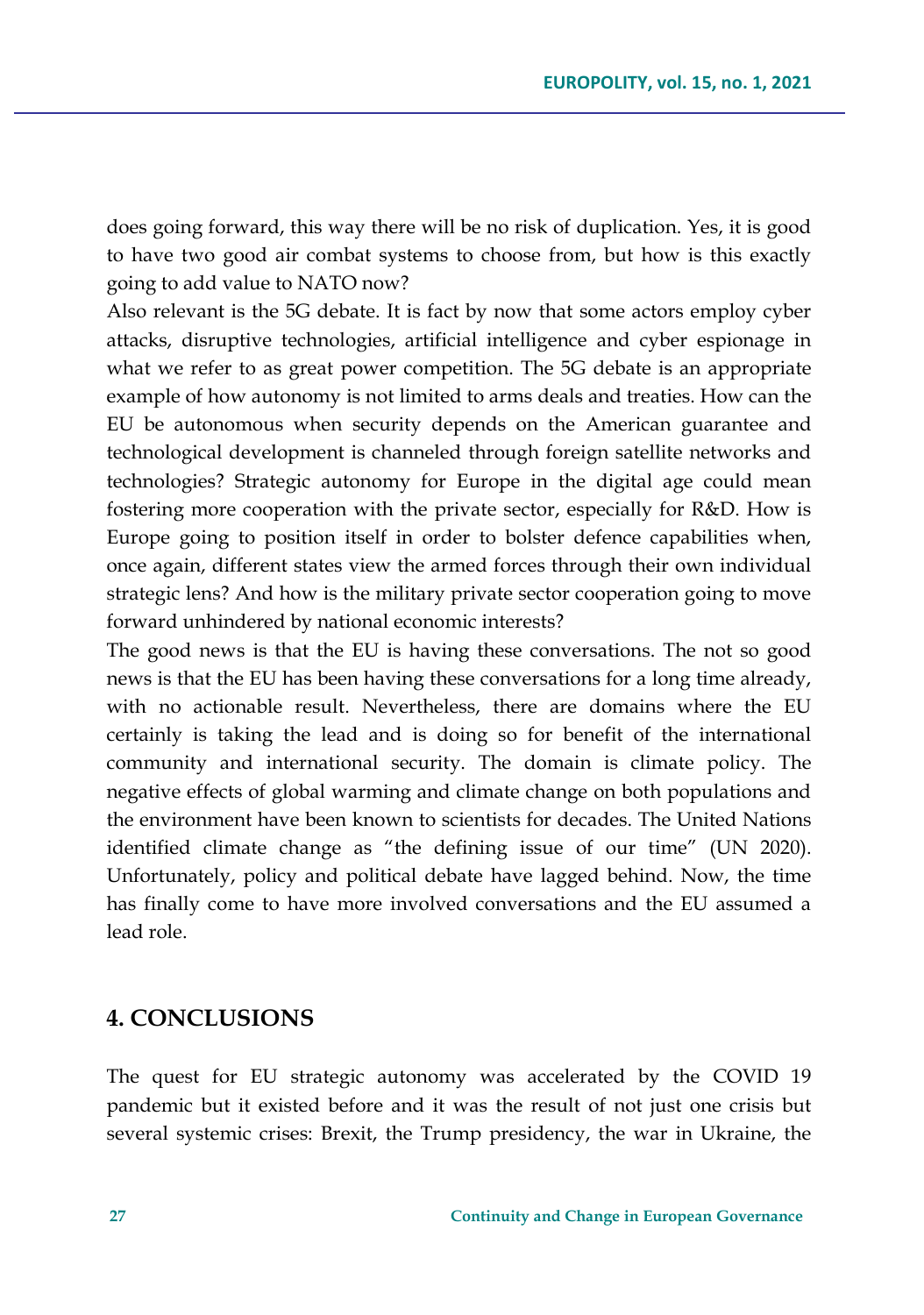illegal annexation of Crimea, the rise of an assertive China, all have in one way or another contributed to the EU seeking more independence to act on its own in security and defence. It would be short sided to attribute this quest to only president Trump or Brexit. It would also be wrong to posit EU strategic autonomy as distancing from the US or competition with the US. The West as the transatlantic community is often referred to, is Europe and its allies and partners. But while the West has been able to develop technologies, grow economically, benefit from free trade and globalization, it seems that it is at times running the risk of taking security for granted. Security is not a guaranteed aspect of the European way of life and talking about it or only reacting in a crisis like Libya in 2011 or Mali, is also not sustainable nor prudent. Defence requires clear planning which in turn leads to readiness and resilience. It costs resources, both human and material, first to obtain freedom, liberty and democracy and then to maintain and defend them. The Cold War ended but some ideologies seem to reemerge in different forms and with different grand strategies. WWII ended, yet nationalism, another malign ideology seems to be reemerging and is exploited at the expense of democracy and the rule of law. It is in the EU's vital interest to build a new European defence order able to assure stability, dialogue, and cooperation both internally as well as with allies and partners. Furthermore, it is just as essential to do this in concert and close consultation with the US. There is no other sensible way. The US might realistically have to deploy more resources in Asia and this will affect the European defence structure. Europe has to build up preparedness, and to do it sooner rather than later because adversaries do not wait for the Europeans to build a joint strategic culture, nor will they abide to the same normative restraints if they don't have to. EU strategic autonomy could be applied in different frameworks: NATO, EU missions, coalitions of the willing, all it takes is to start with genuine political will and to define realistic, clear European strategic interests, while not confusing them with trade or commerce. Security comes first, without it there is no prosperity or freedom.

To encapsulate all points made in the paper, a definition of EU strategic autonomy must include three elements: first, the territorial security of the EU and deterrence provided by NATO under the US nuclear umbrella, second, the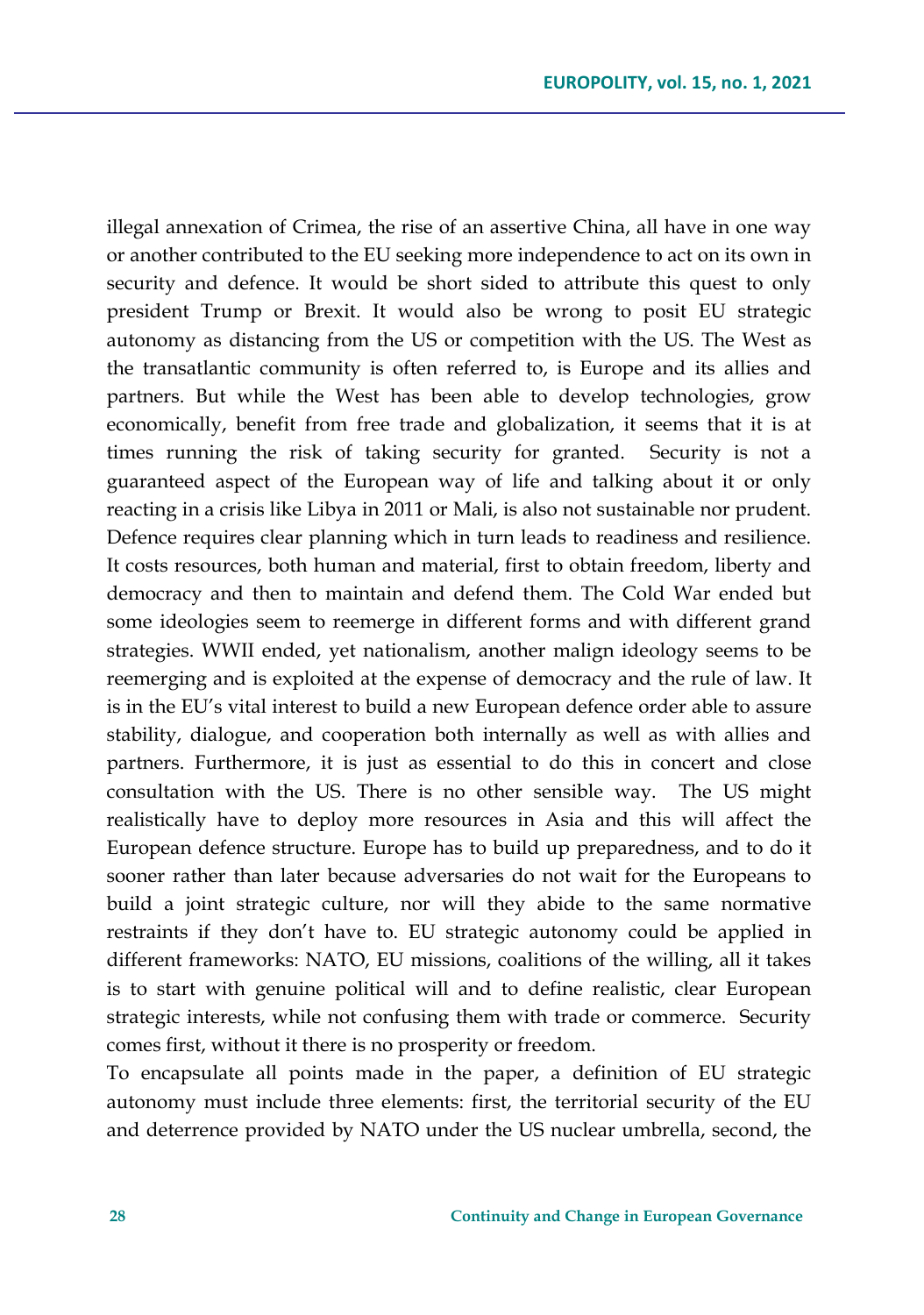EU must build up integrated defence capabilities that will be operational at the periphery of the EU or in areas that are of strategic interest to the union, and, thirdly, defence industry initiatives should be directed to the future, not be an effort to undo already established, interoperable components of the European defence architecture.

Finally, other conclusions of the article are that first, although wrapped in institutionalist discourse, European strategic autonomy is realpolitik driven by interest. The EU is speaking the language of power already, it is looking to play a role in great power competition and this is a good thing. Second, the quest for autonomy is not the product of one event or another, it is a natural reaction to the systemic changes that are taking place now and that have been taking place since the end of the Cold War. The question is not why the EU is seeking to be more self sufficient in the field of defence and security but how it can do it by strengthening its alliance with the US, UK and Canada in the NATO framework and with partners outside of alliance footprint. The US alone cannot defend the rules-based order, allies have to step up and show through action that they can be autonomous if necessary.

Another takeaway of the analysis is that EU strategic autonomy is a process not a single policy that Brussels can decide on. It took time to get here and it will take longer to see measurable progress. There are too many variables in this process, some cannot be anticipated, and COVID is the first thing that comes to mind when making this statement. Also, key is to accept that a successful process means positive outcomes for the transatlantic alliance not just a group of EU members. Consensus is the only way to achieve EU strategic autonomy, not informed majority.

The collective defence of the European continent is a NATO task and it will remain so even in the context of EU strategic autonomy. The Lisbon Treaty clearly spells this out. Nevertheless, an autonomous EU would be able to conduct operations meant to stabilize and manage crises in the EU neighborhood. In turn, this would consolidate the transatlantic security architecture and assure complementarity.

President Macron, often considered the champion of EU autonomy, concluded his landmark 2020 interview by underlining the necessity for Europeans "to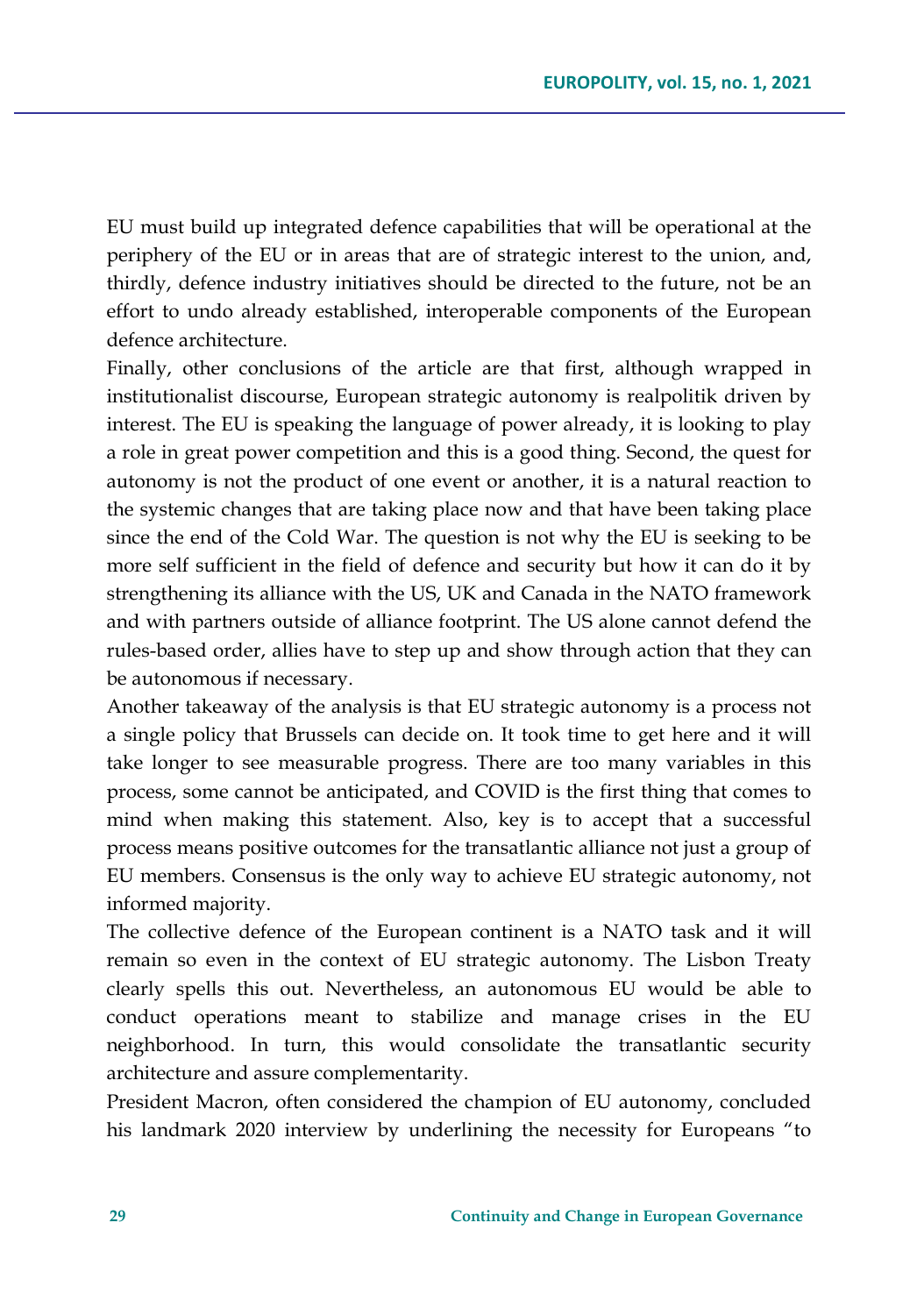engage in this debate throughout Europe and build what is in our common interest and the strength of our proposals". He also pointed out that is no easy task: "But I think there is a world to be invented. We are already doing so, but we need to develop it more clearly" (Macron, 2020). Dialogue is important, actions and a framework for policy will need to follow, hopefully at the completion of the EU Strategic Compass. Still, we need to remember that a compass can only point to a direction. It remains up to the EU to choose direction. The strategic autonomy process is about strategy first and foremost, not only about military or economic capabilities and certainly not about who the allies are, we already know that. We have over 70 years of concrete evidence for who the allies are. At last, tactics certainly matter, but they usually are just a slow detraction if ends are not clearly defined. After all history has repeatedly testified that: "It is about the big picture because, after all: strategy without tactics is the slowest route to victory. Tactics without strategy is the noise before defeat". (Sun Tzu)

## **REFERENCES**

- Albright, Madeleine. 1998. *Statement to the North Atlantic Council*. Brussels, December 8. https://1997-2001.state. gov/statements/1998/981208.html.
- Bew, John. 2016. *Realpolitik. A History*. Oxford: Oxford University Press.
- Biscop, Sven. 2016. "The EU Global Strategy: Realpolitik with European Characteristics.". *XIII Forte De Copacabana Conference International Security A European–South American Dialogue "Might and Right in World Politics"*, Copacabana, pp. 91–97.
- Borrell, J.2020. *Pourquoi l'Europe doit-elle être stratégiquement autonome?* Editoriaux de l'Ifri, pp.1-10.
- Bradford, Anu. 2020.*Brussels Effect: How the European Union Rules the World. S.l.*: Oxford University Press US.
- Buckley, Edgar and Pascu, Ioan Mircea.2010. "Article 5 and Strategic Reassurance". *Atlantic Council*. https://www.atlanticcouncil.org/in-depthresearch-reports/issue-brief/article-5-and-strategic-reassurance/.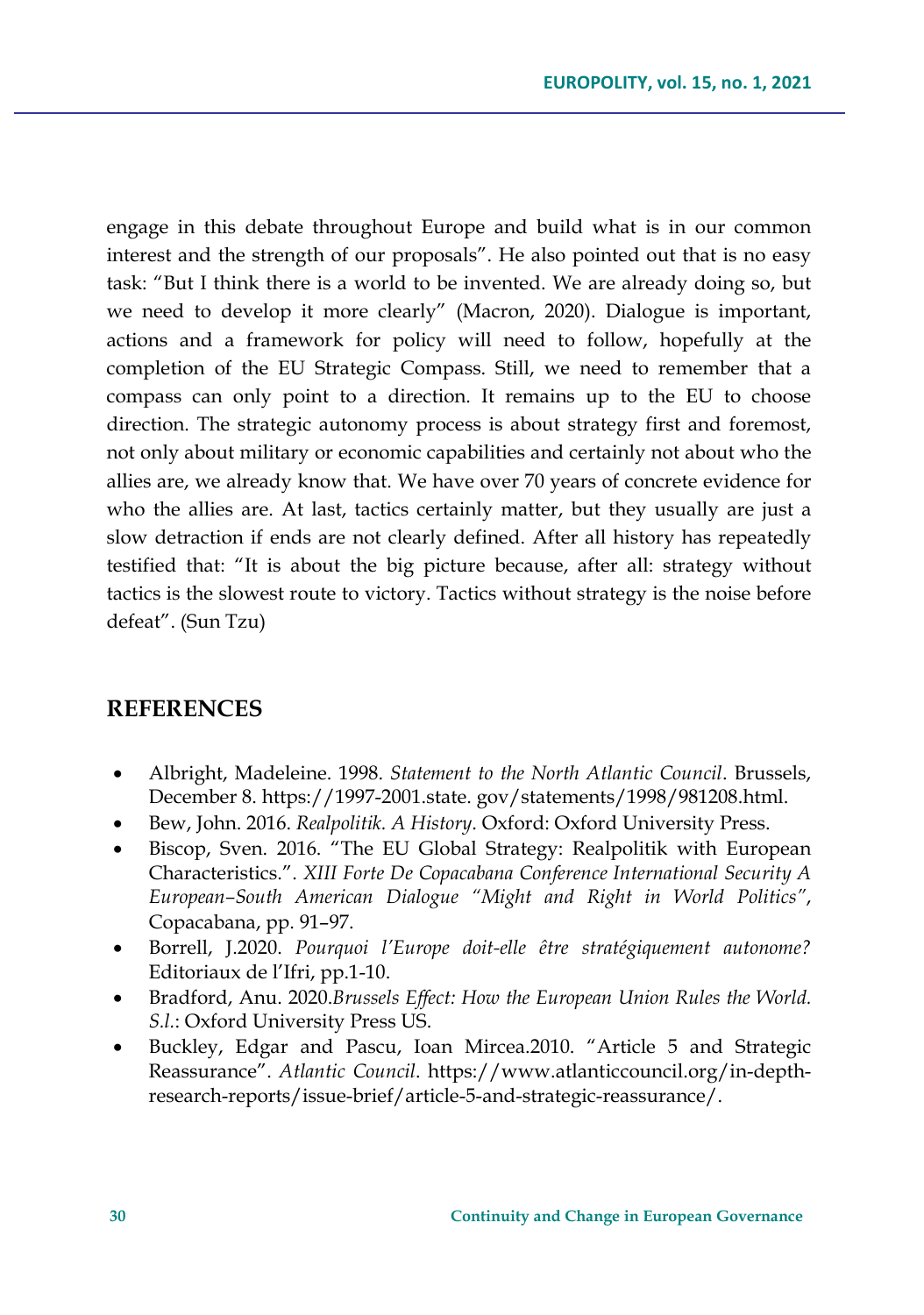- Cagnin, C., Muench, S., Scapolo, F., Stoermer, E. and Vesnic Alujevic, L.. 2021. *Shaping and securing the EU`s Open Strategic Autonomy by 2040 and beyond*, EUR 30802 EN, Publications Office of the European Union. Luxembourg. JRC125994.
- *Consolidated Version of the Treaty of The European Union*. 2012. Official Journal of the European Union. https://eurlex.europa.eu/resource.html?uri=cellar:2bf140bf-a3f8-4ab2-b506 fd71826e6da6.0023.02/DOC\_1&format=PDF.
- Carroll, Eugene and Schroeder, Pat. 1994. "It's Time To Consign NATO To History, And Look To Future". *Chicago Tribune*. https://www.chicagotribune.com/news/ct-xpm-1994-09-02-9409020263 story.html.
- European Council of the European Union. 2016. I*mplementation Plan on Security and Defence.* https://eeas.europa.eu/sites/default/files/eugs\_implementation\_plan\_st1 4392.en16\_0.pdf.
- European Council of the European Union. 2017. *Council conclusions on progress in implementing the EU Global Strategy in the area of Security and Defence*: https://www.consilium.europa.eu/en/press/pressreleases/2017/03/06/conclusions-security-defence/.
- EU External Action Service. 2016. *Shared Vision, Common Action: A Stronger Europe A Global Strategy for the European Union's Foreign And Security Policy*. https://eeas.europa.eu/archives/docs/top\_stories/pdf/eugs\_review\_web .pdf.
- *Franco-British Declaration on European Defence: Saint-Malo*. 1998, 4 December.
- Fukuyama, Francis. 1989. "The End of History?" *The National Interest,* no. 16: 3-18. Accessed August 25, 2021. http://www.jstor.org/stable/24027184.
- Herd, Graeme. 2020. "Great Power Competition and Europe, Per Concordiam", *Journal of European Security and Defense Issues*, July, no. 10.03.
- Howorth, Jolyon and Keeler, John T.S. (eds.). 2003. *Defending Europe: The EU, NATO and the Quest for European Autonomy*. New York/Basingstoke: Palgrave Macmillan.
- Howorth, Jolyon. 2019. "Strategic Autonomy and EU-NATO Cooperation: A Win-Win Approach", *L'Europe en Formation*, vol. no 389, no. 2, pp. 85-103.
- Kaldor, Mary. 2021. Autonomous in Afghanistan: How the Europeans could have stayed after US withdrawal". *European Council on Foreign*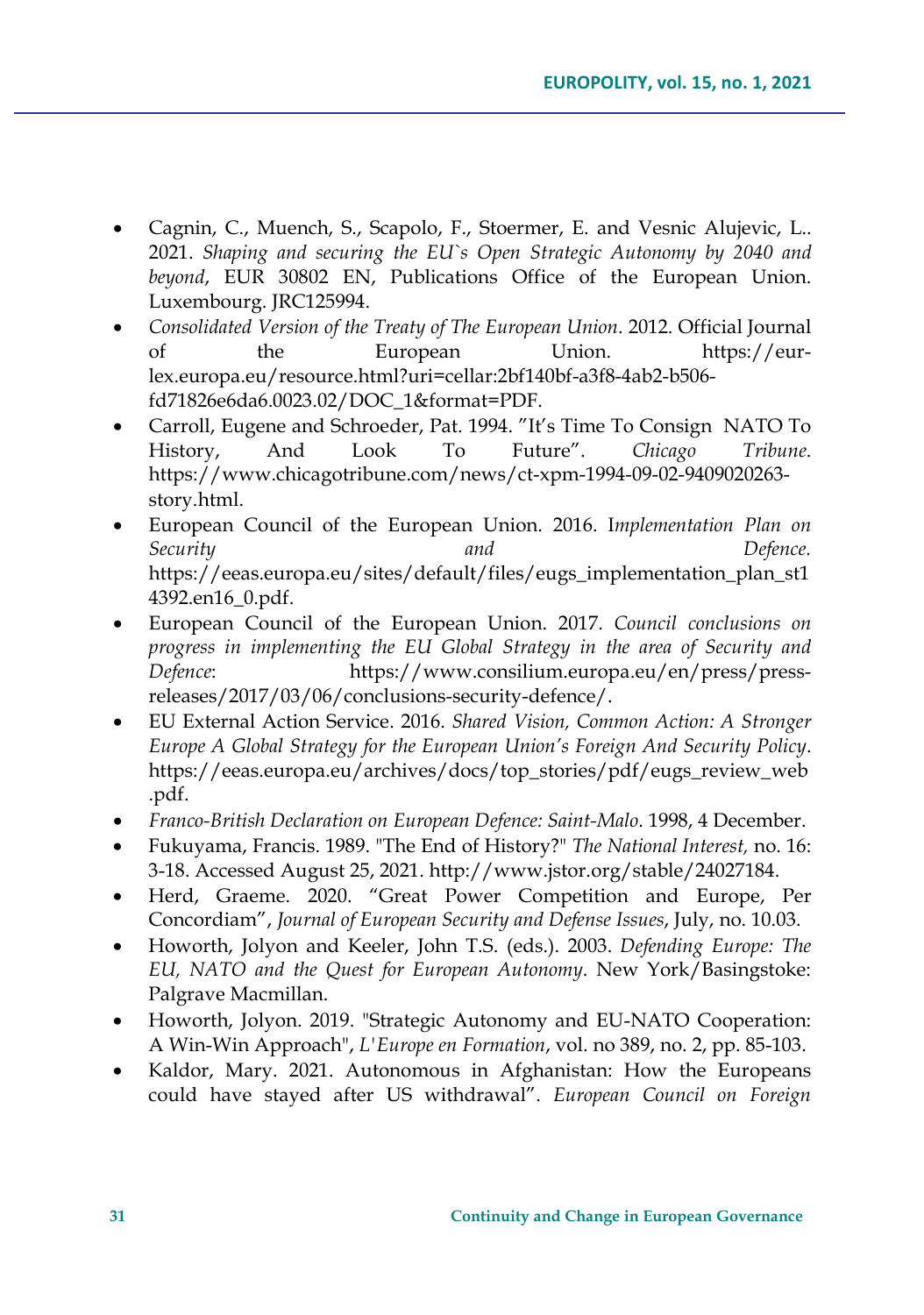*Relations*. https://ecfr.eu/article/autonomous-in-afghanistan-how-theeuropeans-could-have-stayed-after-us-withdrawal?.

- Juncker, Jean-Claude. 2018. *State of the Union Address 2018: The Hour of European Sovereignty*, Strasbourg.
- *London Declaration issued by NATO Leaders at their meeting in London - 3-4 December 2019*. https://www.presidency.ro/en/media/pressreleases/london-declaration-issued-by-nato-leaders-at-their-meeting-inlondon-3-4-december-2019.
- Mearsheimer, John J. 2001. *The Tragedy of Great Power Politics*. New York: W.W. Norton.
- Mearsheimer John J. 2007. "Structural Realism," in Timothy Dunne, Milja Kurki, Steve Smith. *International Relations Theories: Discipline and Diversity*. Oxford University Press.
- Mearsheimer, John J. 2018. *The Great Delusion: Liberal Dreams and International Realities.*Yale University Press.
- Michel, Charles. 2020. "Strategic autonomy for Europe the aim of our generation" *speech by President Charles Michel to the Bruegel think tank.* https://www.consilium.europa.eu/en/press/pressreleases/2020/09/28/l-autonomie-strategique-europeenne-est-l-objectifde-notre-generation-discours-du-president-charles-michel-au-groupe-dereflexion-bruegel/
- Michel, Charles. 2021. "Elements for a Doctrine: A Conversation with Charles Michel". *Groupe d'études géopolitiques*. https://geopolitique.eu/en/2021/09/08/charles-michel/.
- Mogherini, Federica. 2015. *The European Union in a Changing Global Environment. A More Connected, Contested and Complex World*. Brussels, EEAS
- Morgenthau, Hans J. 1973. *Politics Among Nations*. New York: Alfred A. Knopf.
- Morgenthau, Hans J. 1952. "What Is the National Interest of the United States?". *The ANNALS of the American Academy of Political and Social Science* 282, no. 1 (July): 1–7. https://doi.org/10.1177/000271625228200102.
- *Représentation permanente de la France auprès de l'Organisation du Traité de l'Atlantique Nord. 2021. La France à l'OTAN*. https://otan.delegfrance.org/La-France-et-l-OTAN-presentation.
- *The North Atlantic Treaty* Signed In Washington D.C. On April 4, 1949: https://www.nato.int/nato\_static\_fl2014/assets/pdf/history\_pdf/201611 22 E1-founding-treaty-original-treaty NN-en.pdf.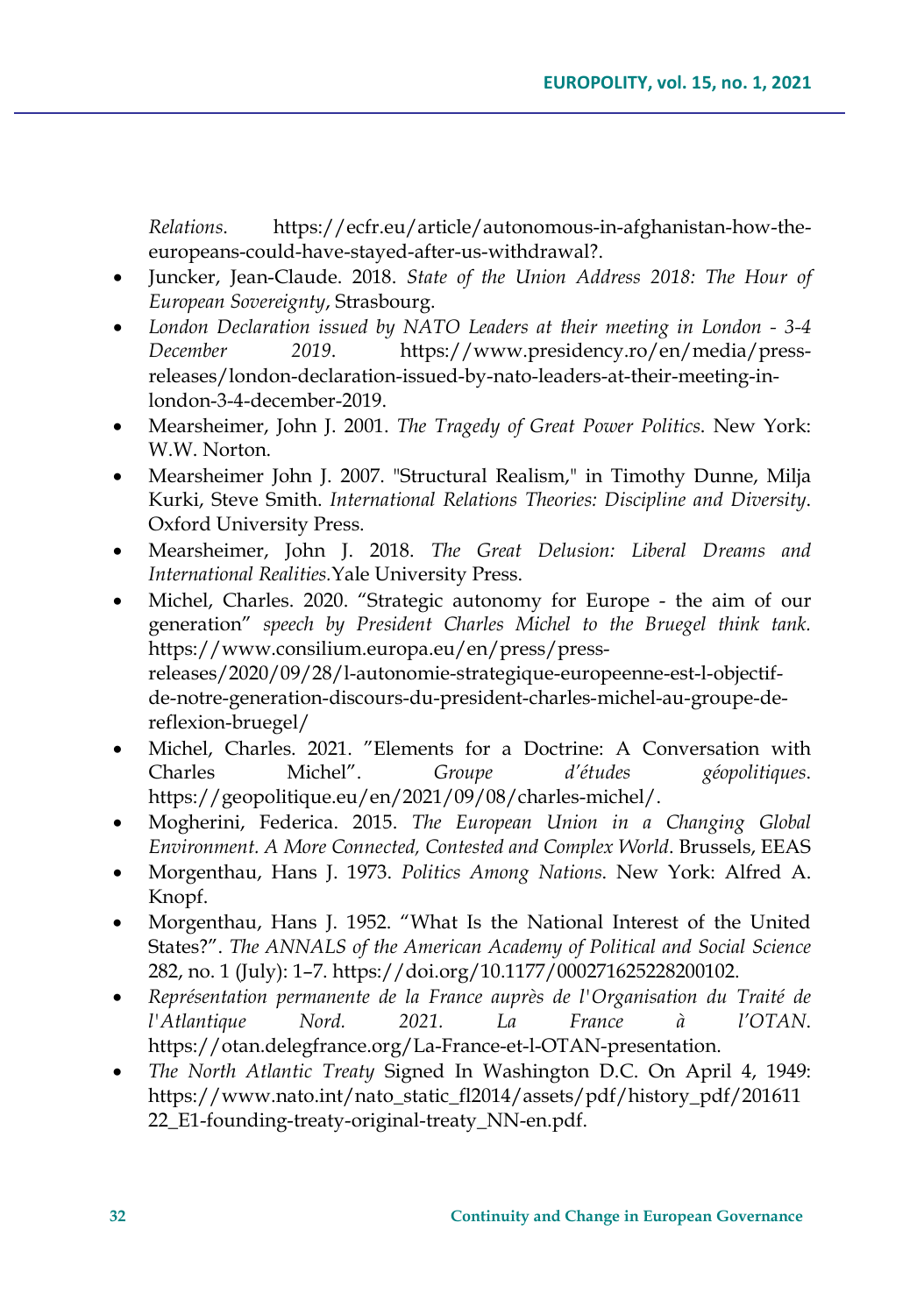- Tocci, Nathalie. 2019. "Navigating Complexity: The EU's Rationale in the 21st Century", *IAI Commentaries Issue:* 19|06, January. https://www.iai.it/sites/default/files/iaicom1906.pdf.
- UN. 2021. *Climate Change*. https://www.un.org/en/global-issues/climatechange.
- Walt, Stephen M. 1985. "Alliance Formation and the Balance of World Power". *International Security* 9 (4): 3–43.
- Walt, Syephen M. 1987. *The Origins of Alliances. Ithaca*. NY: Cornell University Press.
- Walt, Stephen M. 1998. "The Ties That Fray: Why Europe and America are Drifting Apart". *The National Interest*. https://nationalinterest.org/print/article/the-ties-that-fray-why-europeand-america-are-drifting-apart-900.
- Waltz, Kenneth N. 1979. *Theory of International Politics*. Mass: Addison-Wesley Publishing Company.
- Waltz, Kenneth N. 1959. *Man, The State, and War: A Theoretical Analysis.*  Columbia University Press: New York.
- Waltz, Kenneth N. 1990. "Realist Thought and Neorealist Theory". *Journal of International Affairs*, 44(1), 21-37. Retrieved June 11, 2021, from http://www.jstor.org/stable/24357222.
- White House Staff. 2017. *President Donald J. Trump Announces a National Security Strategy to Advance America's Interests*. https://www.whitehouse.gov/briefings-statements/president-donald-jtrump-announces-national-security-strategy-advance-americas-interests/.
- Vestager, Margrethe. 2020. *European Commission Executive Vice-President Vestager, Margrethe 'Transatlantic relations in the digital age'*. https://www.youtube.com/watch?v=QjrZwYZbo28&feature=youtu.be.
- Sun-Tzu, Griffith, S. B. 1964. *The Art of War*. Oxford: Clarendon Press.